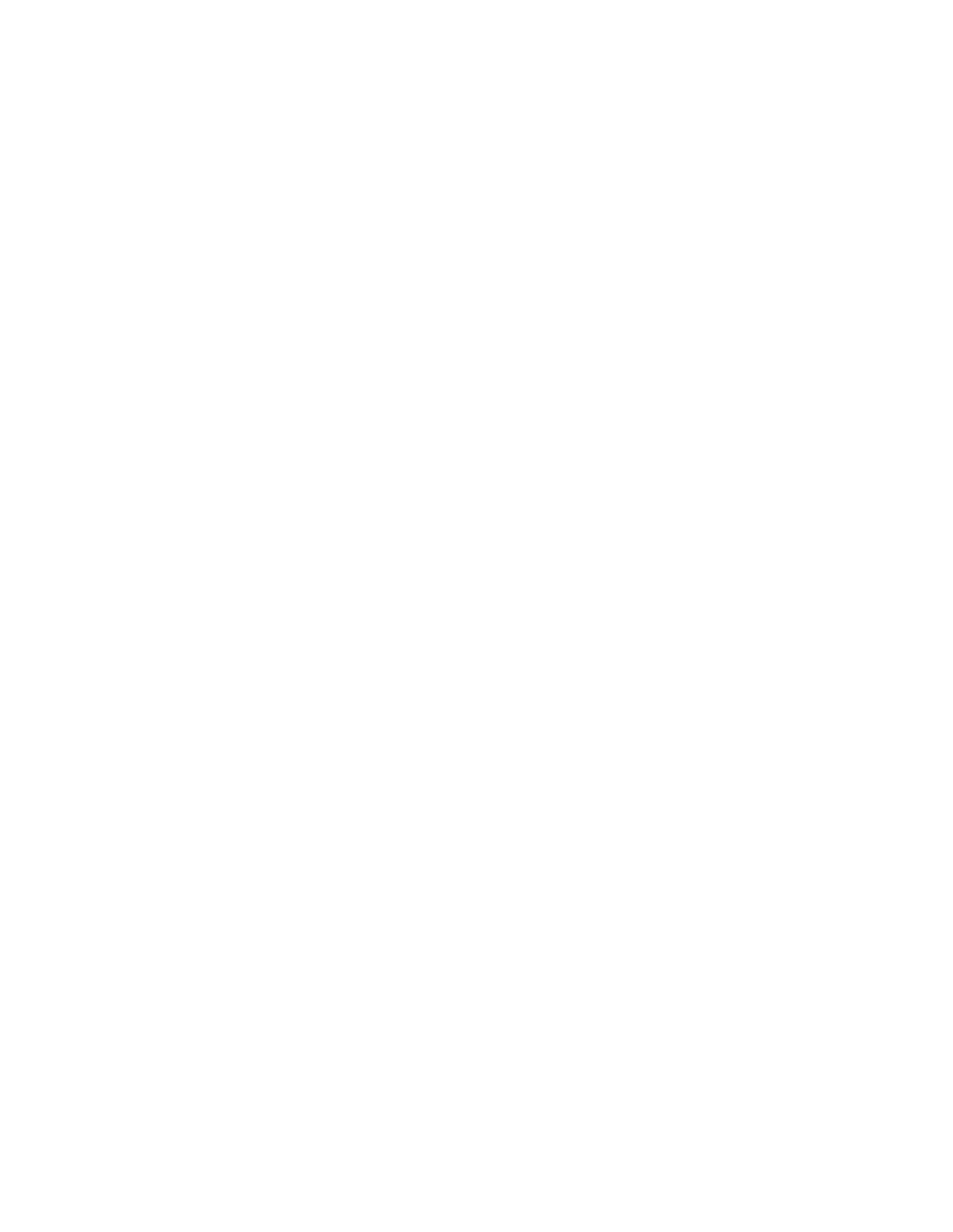### **SHELL ECO-MARATHON UNITED STATES 2022**

**OFFICIAL RULES, CHAPTER II** 

# **CONTENTS**

| 1. |                                        |      |  |
|----|----------------------------------------|------|--|
|    |                                        |      |  |
|    |                                        |      |  |
|    |                                        |      |  |
|    |                                        |      |  |
|    |                                        |      |  |
|    |                                        |      |  |
|    |                                        |      |  |
|    |                                        |      |  |
|    |                                        |      |  |
|    |                                        |      |  |
|    |                                        |      |  |
|    |                                        |      |  |
|    |                                        |      |  |
|    |                                        |      |  |
|    |                                        |      |  |
|    |                                        |      |  |
|    |                                        |      |  |
| 3. |                                        |      |  |
|    |                                        |      |  |
|    | ARTICLE 218: TOOLS AND WORK FOLIIPMENT | . 13 |  |
|    |                                        |      |  |
|    |                                        |      |  |
|    |                                        |      |  |
|    |                                        |      |  |
|    |                                        |      |  |
|    |                                        |      |  |
|    |                                        |      |  |
|    |                                        |      |  |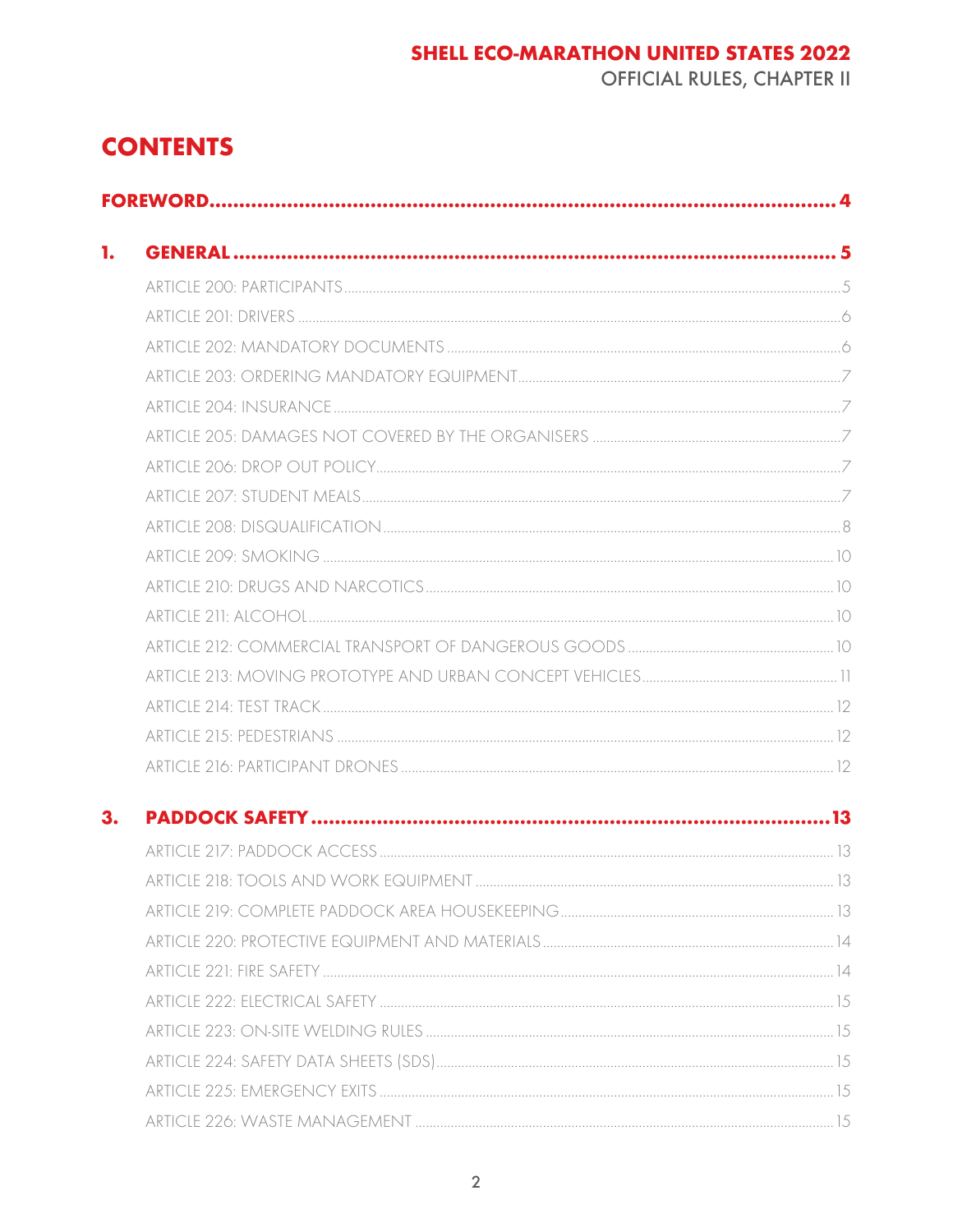### **SHELL ECO-MARATHON UNITED STATES 2022**

**OFFICIAL RULES, CHAPTER II** 

| 4. |    |
|----|----|
|    |    |
|    |    |
|    |    |
|    |    |
|    |    |
|    |    |
|    |    |
|    |    |
|    |    |
|    |    |
|    |    |
| 5. |    |
|    |    |
|    |    |
| 6. |    |
| 7. |    |
|    |    |
|    |    |
|    |    |
|    |    |
|    |    |
| 8. | 23 |
|    |    |
|    |    |
|    |    |
|    |    |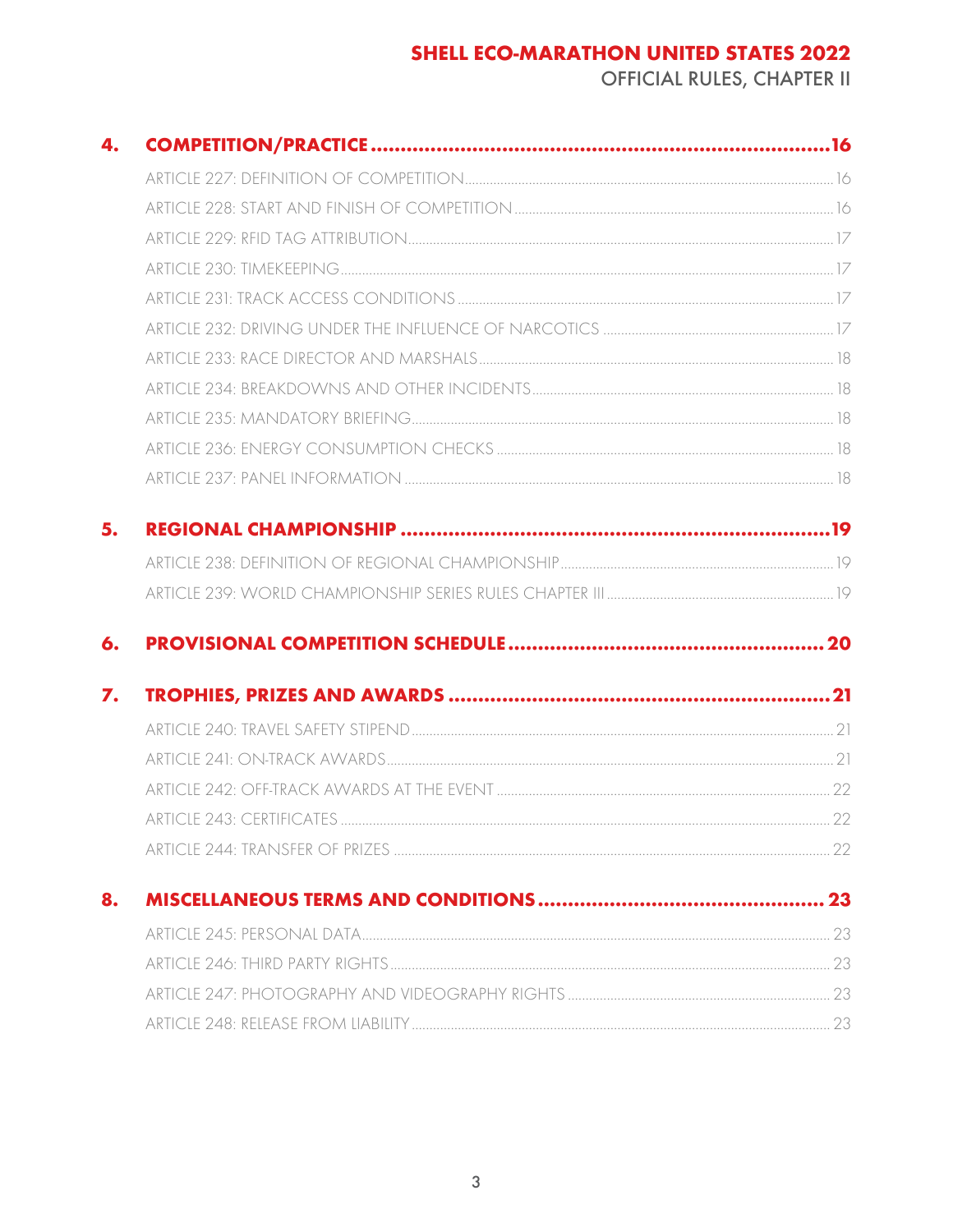# <span id="page-4-0"></span>**FOREWORD**



Dear Shell Eco-marathon participants, friends and enthusiasts,

Welcome to Shell Eco-marathon United States 2022! The heritage of Shell Eco-marathon is that it is first and foremost a track event, and we know that there's nothing quite like designing and building your own ultra-energy-efficient car and then putting it to the test on an actual racetrack against other teams from all over the world.

In 2022, after a two-year break from the tracks, we are excited to enable that feeling once again with the return of physical competitions – a platform to come together, test vehicles and celebrate.

From April 10 – 13, 2022, our first Shell Eco-marathon Mini Event comes to Indianapolis, Indiana gathering teams from all over North America vying to push the boundaries of energy efficiency.

There will be prizes available for each energy and vehicle category, as well as selected Off-Track Award categories; including Vehicle Design, Technical Innovation supported by Southwest Research Institute and Safety supported by DuPont.

I would like to remind you that all activities related to your Shell Eco-marathon project must be carried out by the registered Teams and its Participants. The Organizers reserve the right to withhold technical inspection approval for Teams who show substantial knowledge gaps over the design of their vehicle and the functional principles of its component parts.

Remember that you must be prepared for the competition and arrive with your vehicles ready for technical inspection. Therefore, it is highly important to:

- Read the [Shell Eco-marathon 2022 Official Rules, Chapter I](https://www.makethefuture.shell/en-gb/shell-eco-marathon/global-rules) carefully. The document presents all technical and safety rules applied to both Prototype and Urban Concept classes.
- [Watch the Tech Tips on YouTube.](https://www.youtube.com/playlist?list=PLEPIVJVCFQH3q4PLtFAsJujpELu0ywmpS) The videos explain the technical rules in an easy-to-understand way.
- Read this document carefully. The Chapter II Rules include logistics information you need ahead of Shell Eco-marathon United States 2022.
- Come prepared! Your car should be ready for technical inspection upon arrival. All required documentation listed in [Article 58 of the Chapter I Rules](https://base.makethefuture.shell/en_gb/service/api/home/shell-eco-marathon/global-rules/_jcr_content/root/content/document_listing/items/download_595134961.stream/1630485146156/38a7abe7331aaa24603d0e8b158565cc726ab78d/shell-eco-marathon-2022-official-rules-chapter-i.pdf) should be printed and ready.

I look forward to seeing you from April 10 – 13, 2022 in Indianapolis!

# *Gilles Vanier*

Shell Eco-marathon Technical Director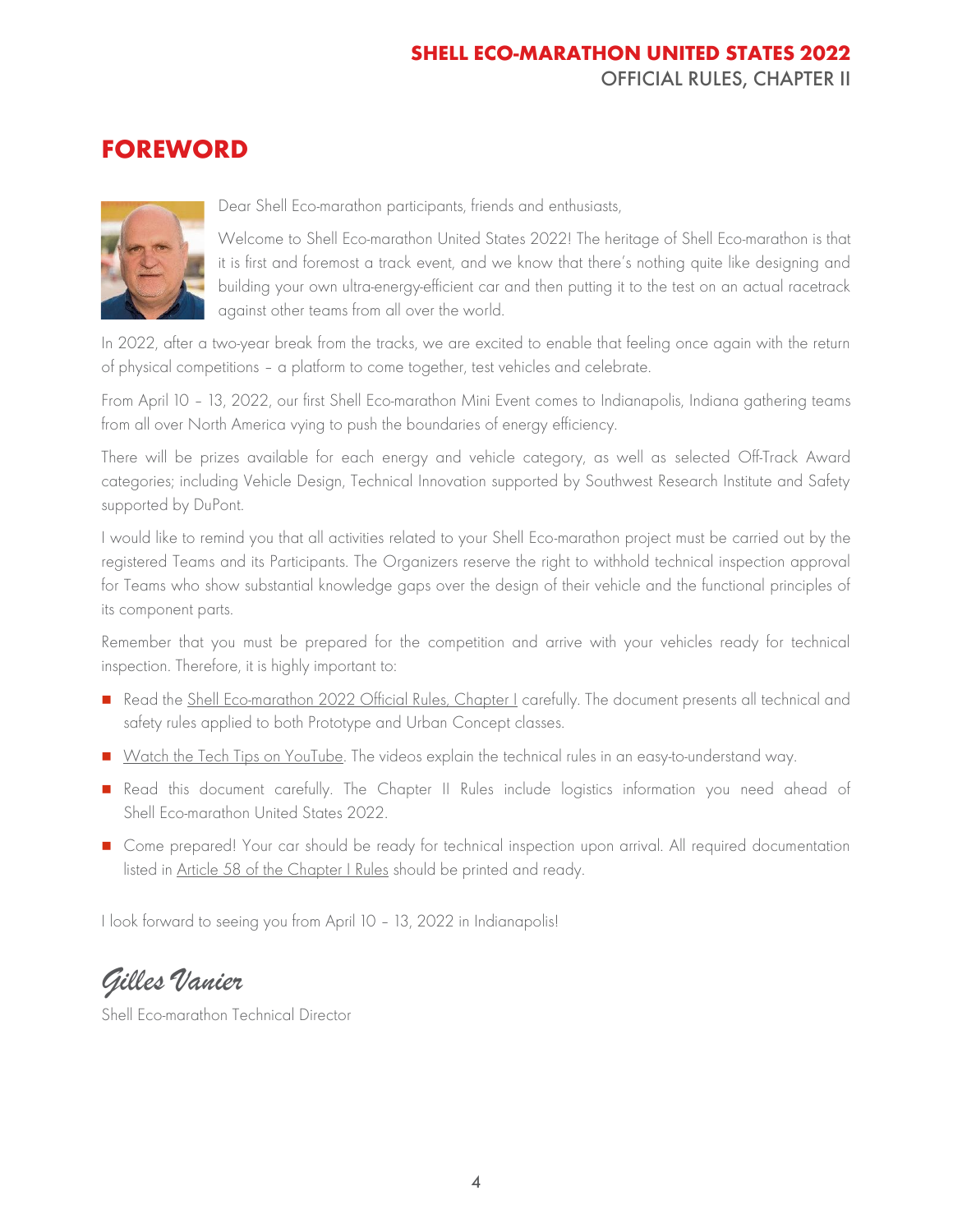# <span id="page-5-0"></span>**1. GENERAL**

The rules provided herein for Shell Eco-marathon United States 2022 should be read in conjunction with the [Shell Eco](https://base.makethefuture.shell/en_gb/service/api/home/shell-eco-marathon/global-rules/_jcr_content/root/content/document_listing/items/download_595134961.stream/1630485146156/38a7abe7331aaa24603d0e8b158565cc726ab78d/shell-eco-marathon-2022-official-rules-chapter-i.pdf)[marathon 2022 Official Rules, Chapter I,](https://base.makethefuture.shell/en_gb/service/api/home/shell-eco-marathon/global-rules/_jcr_content/root/content/document_listing/items/download_595134961.stream/1630485146156/38a7abe7331aaa24603d0e8b158565cc726ab78d/shell-eco-marathon-2022-official-rules-chapter-i.pdf) and all other rules and instructions of the Organiser, together called the Competition Rules, and apply during the entire duration of the participants' presence onsite.

Where terms have already been defined in the [Shell Eco-marathon 2022 Official Rules, Chapter I,](https://base.makethefuture.shell/en_gb/service/api/home/shell-eco-marathon/global-rules/_jcr_content/root/content/document_listing/items/download_595134961.stream/1630485146156/38a7abe7331aaa24603d0e8b158565cc726ab78d/shell-eco-marathon-2022-official-rules-chapter-i.pdf) the same shall apply for Shell Eco-marathon United States 2022 Rules, Chapter II.

By fact of their entry, Participants accept all provisions these Competition Rules and agree to abide by all decisions made by the Organisers. The Organisers reserve the right to add, modify or delete any Article of the Competition Rules.

All decisions made by the Organisers are final and binding.

Shell Oil Company (which is incorporated and registered in the United States, address: 150 N. Dairy Ashford, Houston, TX. 77566), hereafter known as "Event Organiser" or "Organiser" is the organiser of Shell Eco-marathon United States 2022, the "Event".

The Event will be open to participants from April 10 – 13, 2022 at the [Indianapolis Motor Speedway](https://www.indianapolismotorspeedway.com/) in Indianapolis, Indiana (the "Site"). The Site is owned by Indianapolis Motor Speedway, LLC (incorporated and registered in the United States, address: 4790 West 16th Street, Indianapolis, IN 46222), hereafter known as "Site Owner".

Teams will have access to the paddock from Sunday, April 10 at 12:00 p.m. (noon) after they have checked in and received HSSE induction and must clear their garage in the paddock area by Wednesday, April 13 at 7:00 p.m. at the latest. Access to any part of the Site will NOT be authorised on Thursday, April 14, 2022.

Shell Eco-marathon United States 2022 will NOT be open to the public, walk-in visitors or team guests. Only officially registered team members are invited and allowed on-site.

#### <span id="page-5-1"></span>ARTICLE 200: PARTICIPANTS

Teams will be allowed to bring a maximum of 10 participants to the competition, including chaperones and faculty advisors. All participating team members must be:

- (i) Registered in the logistics phase on the [registration portal;](https://register.makethefuture.shell/)
- (ii) Affiliated with the competing institute, whether as a student or faculty. Legitimate chaperones, such as parents, are accepted. Children of faculty will NOT be considered team members;
- (iii) Over the age of 16.
	- a. 14 and 15-year-olds must be accompanied by at least one adult per two underage members, in addition to the faculty advisors or adult team manager. Appropriate supervision plans detailing how the safety and welfare of the children will be ensured, must be agreed with the Organiser at [ecomarathonamericas@shell.com](mailto:ecomarathonamericas@shell.com) prior to the competition.
	- b. No one under the age of 16 will be allowed to stay at the campsite, with no exceptions.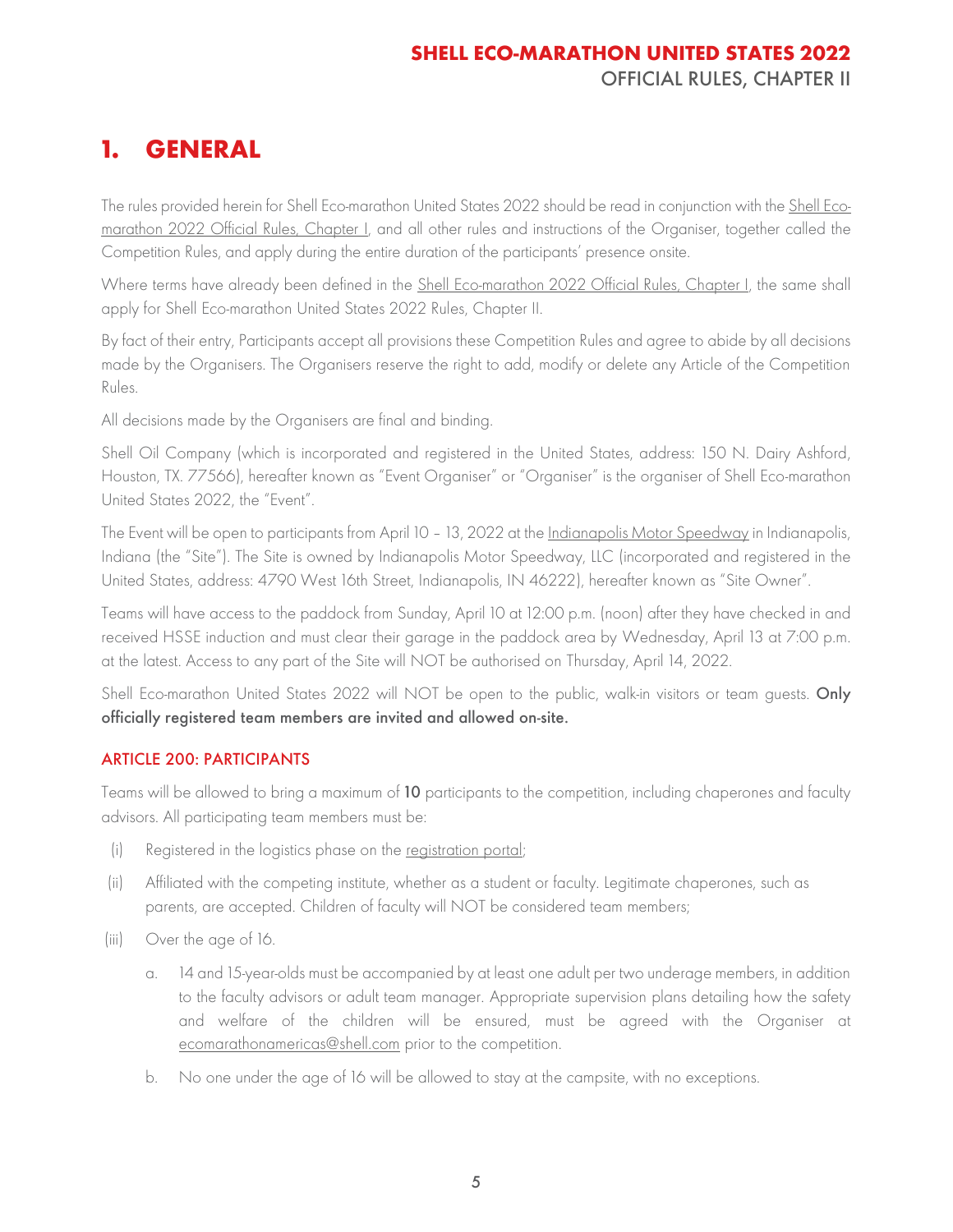Only these 10 registered team members will receive accreditation to access the paddock area. The team manager, driver and reserve driver will be given an additional wristband upon registration at technical inspection.

Each team is responsible for all costs and expenses associated with participating in the event (i.e. travel to/from the Site, hotel accommodations, meals, vehicle costs, shipping and freight for vehicle, etc.)

The Team Manager is the Team's sole official liaison with the Organiser. The Team Manager must be a student. If all team members are underage, the faculty advisor may also be the Team Manager. All information will be addressed to him/her. For the purposes of the Event, he/she will be responsible for speaking on behalf of the Team.

The Organiser will provide the following for the teams:

- Participant wristbands to access the paddock area (proving they have checked in and attended the HSSE induction, 1 per team member);
- Paddock passes (badges and lanyards, 1 per team member);
- Two yellow armbands for start/finish access;
- Wristbands for campsite access, if applicable;
- Participant goodie bags (1 per team member);
- Vehicle stickers (see Appendix I in the [Shell Eco-marathon 2022 Official Rules, Chapter I\)](https://base.makethefuture.shell/en_gb/service/api/home/shell-eco-marathon/global-rules/_jcr_content/root/content/document_listing/items/download_595134961.stream/1630485146156/38a7abe7331aaa24603d0e8b158565cc726ab78d/shell-eco-marathon-2022-official-rules-chapter-i.pdf);
- Team Manager, driver and reserve driver wristbands equipped with individual RFID codes, to be collected at the technical inspection front desk.

#### <span id="page-6-0"></span>ARTICLE 201: DRIVERS

Drivers must be at least 16 years old on the day of the competition. In all cases, drivers must be students of the educational institution in question. Proof of enrolment must be provided upon request. A driving license is not mandatory.

#### <span id="page-6-1"></span>ARTICLE 202: MANDATORY DOCUMENTS

At participant check-in, on Sunday, April 10 from 12:00 p.m. – 5:00 p.m. and Monday, April 11 from 8:00 a.m. to 12:00 p.m. (noon), the Organiser will verify with the Team Manager that all required documents have been submitted online prior to the event via the registration website or e-mail. The Organisers will not authorise entry to the Event if the online registration requirements have not been successfully submitted. Any missing documents must be handed in at participant check-in on-site for the team to receive credentials.

The mandatory documents are the following:

- The Terms & Conditions of Participation signed by each of the registered Team Members (minors must have their waivers signed by a parent or guardian and notarised.)
- The Institutional Waiver signed by an individual authorised to sign legal documents on behalf of the school (student signatures will not be accepted.)
- The Enrolment Attestation Form signed by an individual authorised to sign legal documents on behalf of the school (student signatures will not be accepted.)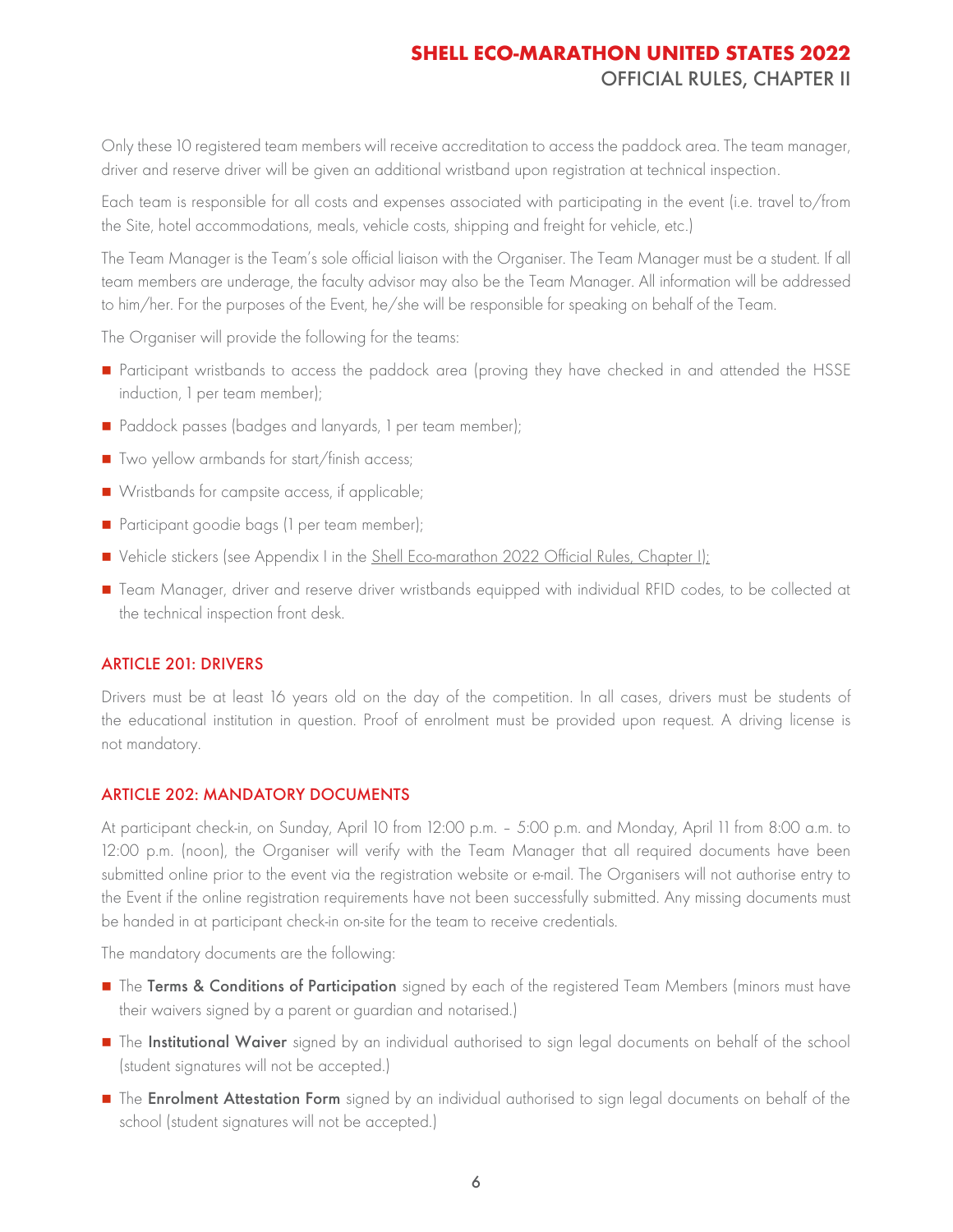#### <span id="page-7-0"></span>ARTICLE 203: ORDERING MANDATORY EQUIPMENT

This article applies to Teams that do not yet have the required equipment. The following item is mandatory and must be purchased via the Event Organiser. Please contact [ecomarathonamericas@shell.com](mailto:ecomarathonamericas@shell.com) to place an order prior to the event. The following materials will also be sold on-site during the Event (teams must pay with a credit card; no cash or checks will be accepted.)

#### Fuel tanks (gasoline, diesel, and ethanol)

These tanks are mandatory and shall not be modified.

- Prototype: 100 or 250 cc
- Urban Concept: 100, 250 or 350 cc

#### <span id="page-7-1"></span>ARTICLE 204: INSURANCE

The Organiser has as a standard procedure and liability insurance for large scale events.

Damages concerning theft or other damage occurring to teams' vehicles, personal belongings and/or equipment are not covered by this insurance policy.

Damages coming from inappropriate behaviour will not be covered.

Personal injuries are also not covered by this insurance policy. Teams are urged to get sufficient insurance coverage both for themselves and their vehicles for the duration of the Event.

The Organiser shall not be held liable in the event of unauthorised use of the track (this includes the main track and the test track) outside the regularly scheduled hours for testing and competition, or in any case of unauthorised driving outside the stipulated areas (see [Article 19](https://base.makethefuture.shell/en_gb/service/api/home/shell-eco-marathon/global-rules/_jcr_content/root/content/document_listing/items/download_595134961.stream/1630485146156/38a7abe7331aaa24603d0e8b158565cc726ab78d/shell-eco-marathon-2022-official-rules-chapter-i.pdf) of the Chapter I Rules).

#### <span id="page-7-2"></span>ARTICLE 205: DAMAGES NOT COVERED BY THE ORGANISERS

Any damage caused by participants to track facilities and surroundings and/or to Shell Eco-marathon facilities and/or the Site shall be charged to the teams having caused said damage. Notwithstanding any other right and remedies available to the Organiser, the Organiser reserves the right to deduct or set off any such damages from the prize money (if applicable) (see [Article 241](#page-21-2) and [Article 242\)](#page-22-0), but liability shall not be limited to this amount.

#### <span id="page-7-3"></span>ARTICLE 206: DROP OUT POLICY

Teams that wish to drop-out from the competition must inform the Organiser by March 10, 2022. Lack of warning before dropping out will result in a suspension of their institution from Shell Eco-marathon competitions globally for one year.

#### <span id="page-7-4"></span>ARTICLE 207: STUDENT MEALS

Participants are responsible for purchasing their meals. Indianapolis Motor Speedway food vendors may be open during the event, further details to be confirmed in due course. Teams are welcome to order food from outside the venue and have it delivered to the Indianapolis Motor Speedway address.

ATMs are available on-site.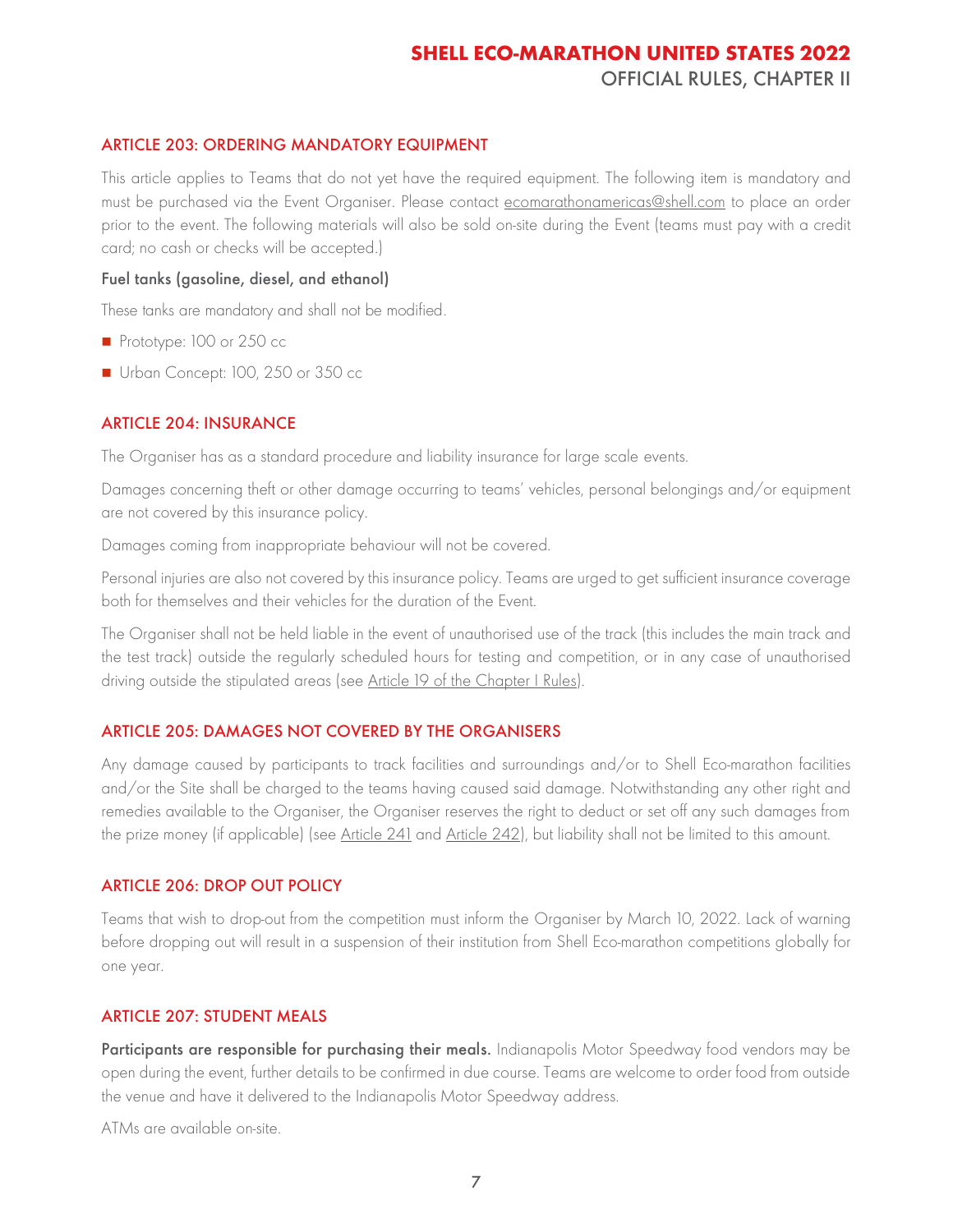#### <span id="page-8-0"></span>ARTICLE 208: DISQUALIFICATION

The Organiser shall have the right, at their discretion, to disqualify any Team that is displaying unsafe behavior or behavior that goes against the spirit of the competition. Other penalties may be applied as described in Article 8 of the [Chapter I Rules.](https://base.makethefuture.shell/en_gb/service/api/home/shell-eco-marathon/global-rules/_jcr_content/root/content/document_listing/items/download_595134961.stream/1630485146156/38a7abe7331aaa24603d0e8b158565cc726ab78d/shell-eco-marathon-2022-official-rules-chapter-i.pdf)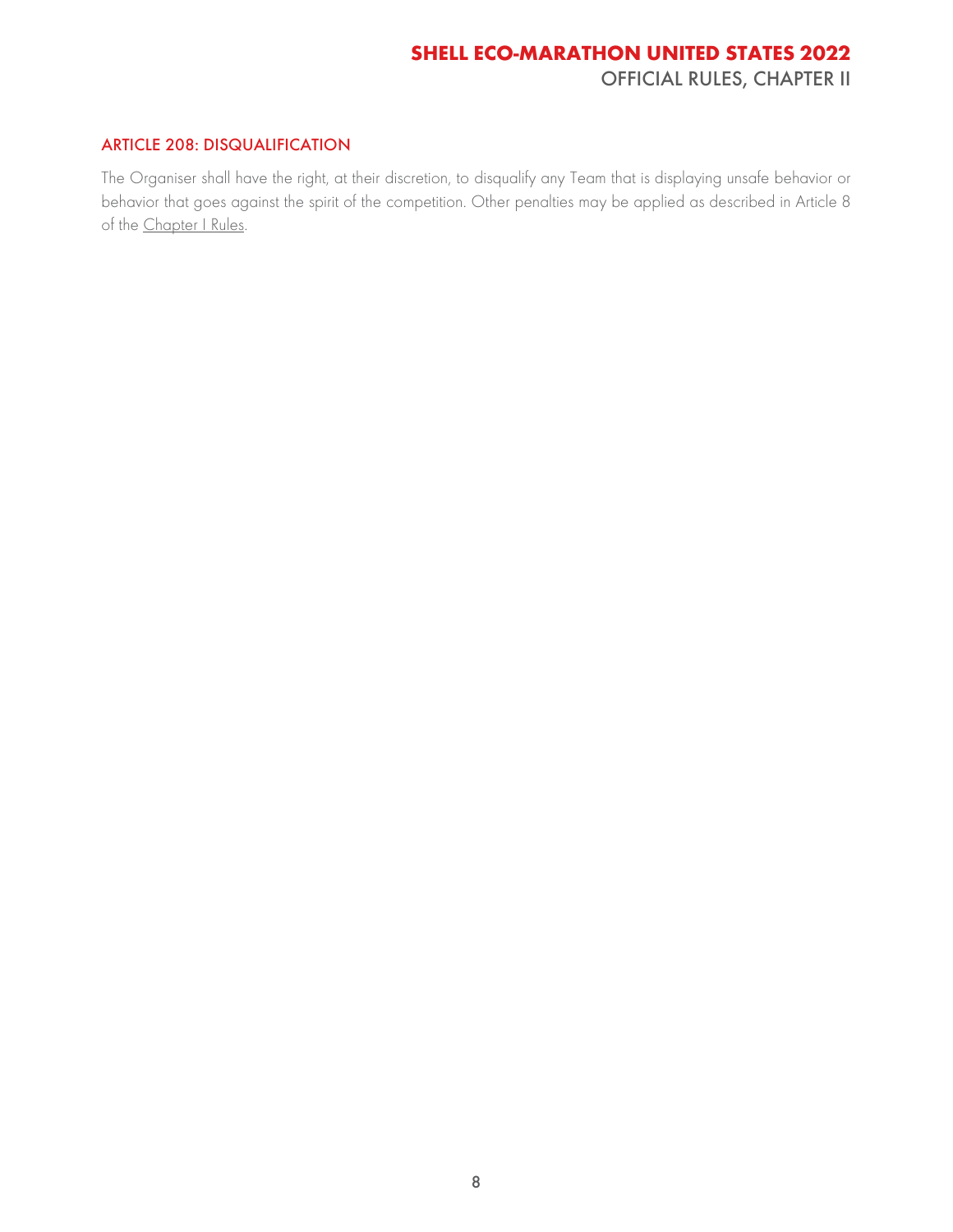# **2. HEALTH, SAFETY, SECURITY AND ENVIRONMENT (HSSE)**

The Organiser is determined to achieve GOAL ZERO, NO HARM, NO LEAKS. Goal Zero means carrying out this event safely so that we ensure there is no harm to people, no damages to assets, and no detriment to the environment.

To achieve this and fulfill our duty of care to our participants and visitors, the Organiser will work with all relevant agencies (including local government, national regulators and venue related stakeholders) to put plans, policies and procedures in place to manage risk and potential emergency situations that arise.

The Organiser will ensure that these procedures and policies are communicated to the teams and compliance with all the rules, including safe driving, general behavior and sporting rules, will be **mandatory for everyone**. All participants must comply with the safety measures and notify the Organiser about any anomalies or incidents.

Participants are required to play their part in achieving Goal Zero by applying the Health, Safety, Security and Environment (HSSE) Golden Rules.

The three HSSE Golden Rules are, YOU and I:

- Comply with the law, standards and procedures;
- Intervene in unsafe and non-compliant situations; and
- Respect our neighbours.

The Organiser will monitor and manage the event using a Safety Team who will be easily identifiable. The purpose of the Safety Team is to promote good practices, challenge unsafe conditions and behaviors, and assist the teams any way that they can. If a participant is asked for cooperation by the Safety Team, they should treat this with seriousness and comply with all reasonable requests.

Team managers shall be responsible for enforcing the following regulations, which are drafted in the best interests of all participants and the success of the event, with the participants in their team. Any regulatory non-compliances will be subject to the penalties stated in [Article 8 of Chapter I.](https://base.makethefuture.shell/en_gb/service/api/home/shell-eco-marathon/global-rules/_jcr_content/root/content/document_listing/items/download_595134961.stream/1630485146156/38a7abe7331aaa24603d0e8b158565cc726ab78d/shell-eco-marathon-2022-official-rules-chapter-i.pdf)

Teams understand and agree that approval in the Technical Inspection does not constitute or imply that any vehicle is deemed valid or safe enough to operate on any public road, and only accredits them to operate on the Event Site track for testing or competition purposes.

Health is also a main concern. If you are currently under medication, please bring enough medicine for the duration of the Event.

#### COVID-19

The Organisers appreciate that teams wish to understand what COVID-19 controls will be in place at the Event. The fast-evolving nature of the Omicron variant in the US means that it is not possible at this time to define these controls. It is our intention to issue guidance, as a supplementary addendum to Chapter II as soon as possible. Teams will be duly notified once further guidance is available.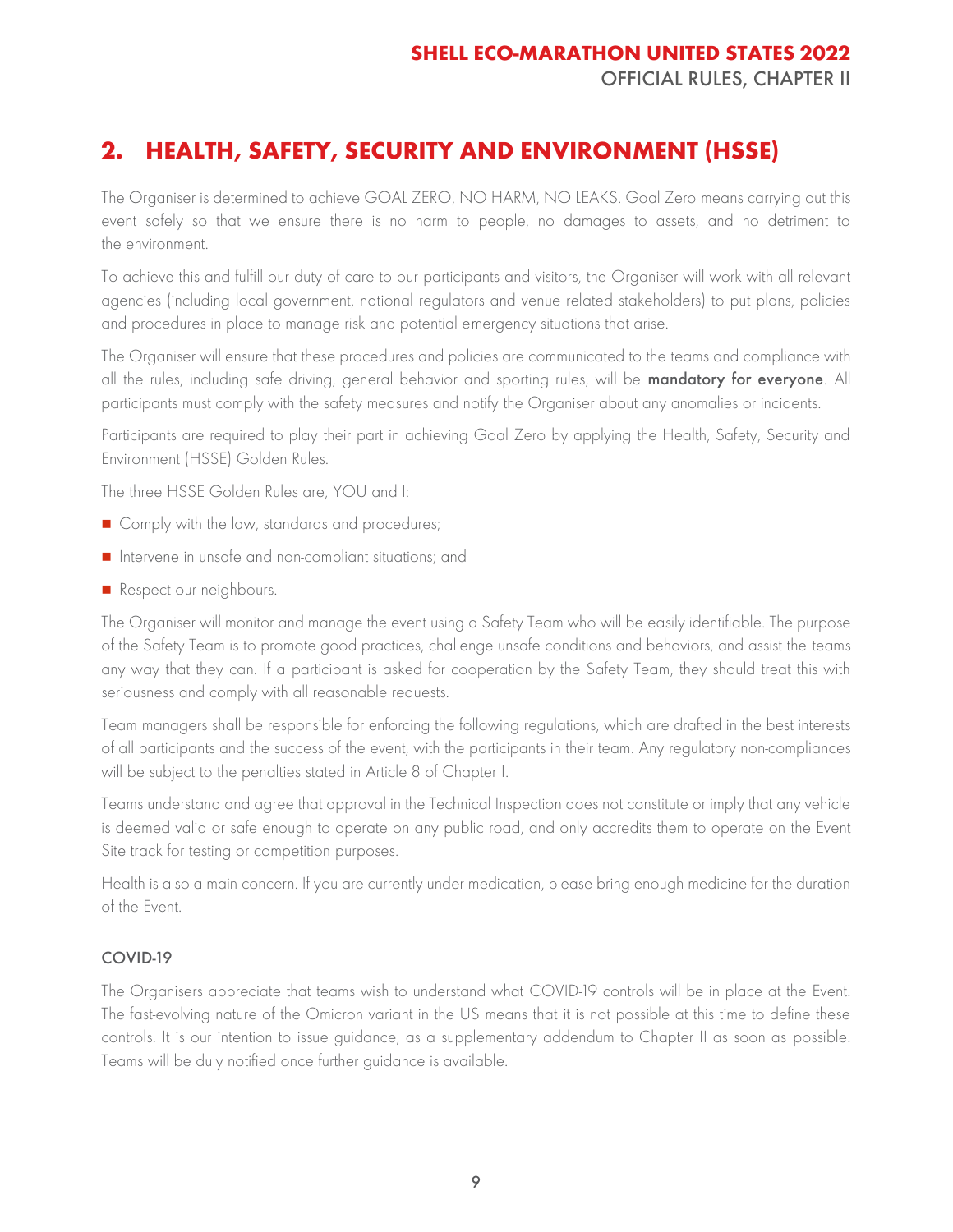#### <span id="page-10-0"></span>ARTICLE 209: SMOKING

The Organiser draws participants' attention to the fact that smoking is extremely harmful to health. In addition, the event type (like a car-racing competition) requires the handling and storage of dangerous components and fluids such as gasoline, diesel, hydrogen and other fuel materials.

Smoking (including the use of electronic cigarettes) is only allowed in the external designated smoking areas.

#### <span id="page-10-1"></span>ARTICLE 210: DRUGS AND NARCOTICS

The Organiser forbids the use and distribution of narcotics, including marijuana or any illegal substances, for anyone attending or participating in this event.

U.S. Federal law forbids the distribution and the consumption of narcotics. Law enforcement officers may intervene anywhere on the premises for narcotic searches. In addition to legal prosecutions from the authorities, any drug and narcotics related breach of the regulations will be treated as a 3<sup>rd</sup> infraction of the Team (see [Article](https://base.makethefuture.shell/en_gb/service/api/home/shell-eco-marathon/global-rules/_jcr_content/root/content/document_listing/items/download_595134961.stream/1630485146156/38a7abe7331aaa24603d0e8b158565cc726ab78d/shell-eco-marathon-2022-official-rules-chapter-i.pdf) 8 of [Chapter I\)](https://base.makethefuture.shell/en_gb/service/api/home/shell-eco-marathon/global-rules/_jcr_content/root/content/document_listing/items/download_595134961.stream/1630485146156/38a7abe7331aaa24603d0e8b158565cc726ab78d/shell-eco-marathon-2022-official-rules-chapter-i.pdf), even if no prior violation has occurred.

#### <span id="page-10-2"></span>ARTICLE 211: ALCOHOL

Alcohol consumption by any participant is not allowed at any time on-site.

The Organiser reserves the right to intervene and remove any person(s) found to be, in their sole and absolute determination, in a state unfit to participate from the site. Any behavior deemed by the Organiser to be unfit and/or inappropriate may be subject to the penalties laid out in [Article 8 of Chapter I](https://base.makethefuture.shell/en_gb/service/api/home/shell-eco-marathon/global-rules/_jcr_content/root/content/document_listing/items/download_595134961.stream/1630485146156/38a7abe7331aaa24603d0e8b158565cc726ab78d/shell-eco-marathon-2022-official-rules-chapter-i.pdf) up to and including, immediate team disqualification even if no prior violation has occurred.

#### <span id="page-10-3"></span>ARTICLE 212: COMMERCIAL TRANSPORT OF DANGEROUS GOODS

Commercial transport of Dangerous Goods is a risk if not correctly packed or handled. If the goods are hidden, declared incorrectly, left undeclared, packed or labelled incorrectly, health and safety is severely compromised. Commercial freight transportation regulations have increased significantly worldwide within the last couple of years requiring Shell Eco-marathon student teams to seek and understand the current restrictions/regulations, and the ramifications for non-compliance.

Agility Fairs & Events Logistics is the Global Freighting Partner for Shell Eco-marathon. Their global expertise will assist you in identifying any shipping restrictions/regulations for any chemicals and selected batteries. They will outline the process of packing and shipping your Shell Eco-marathon vehicle crates through commercial carriers to Shell Eco-marathon events worldwide.

Shipping Dangerous Goods such as batteries, pressurised containers or flammable liquids is heavily regulated internationally as improper packing can have catastrophic consequences. As per [Article 24i](https://base.makethefuture.shell/en_gb/service/api/home/shell-eco-marathon/global-rules/_jcr_content/root/content/document_listing/items/download_595134961.stream/1630485146156/38a7abe7331aaa24603d0e8b158565cc726ab78d/shell-eco-marathon-2022-official-rules-chapter-i.pdf) teams are required to seek early guidance regarding the shipment of any Dangerous Goods from their commercial freight company or from our global freighting partner, Agility Fairs & Events. Teams may contact Agility at **SEMUstudents@agility.com.** 

If teams are using air freight to ship their vehicle, they are advised to ship their batteries separately from their main crate by sea to minimise risks and to avoid having their whole crate being designated as 'Dangerous Goods'.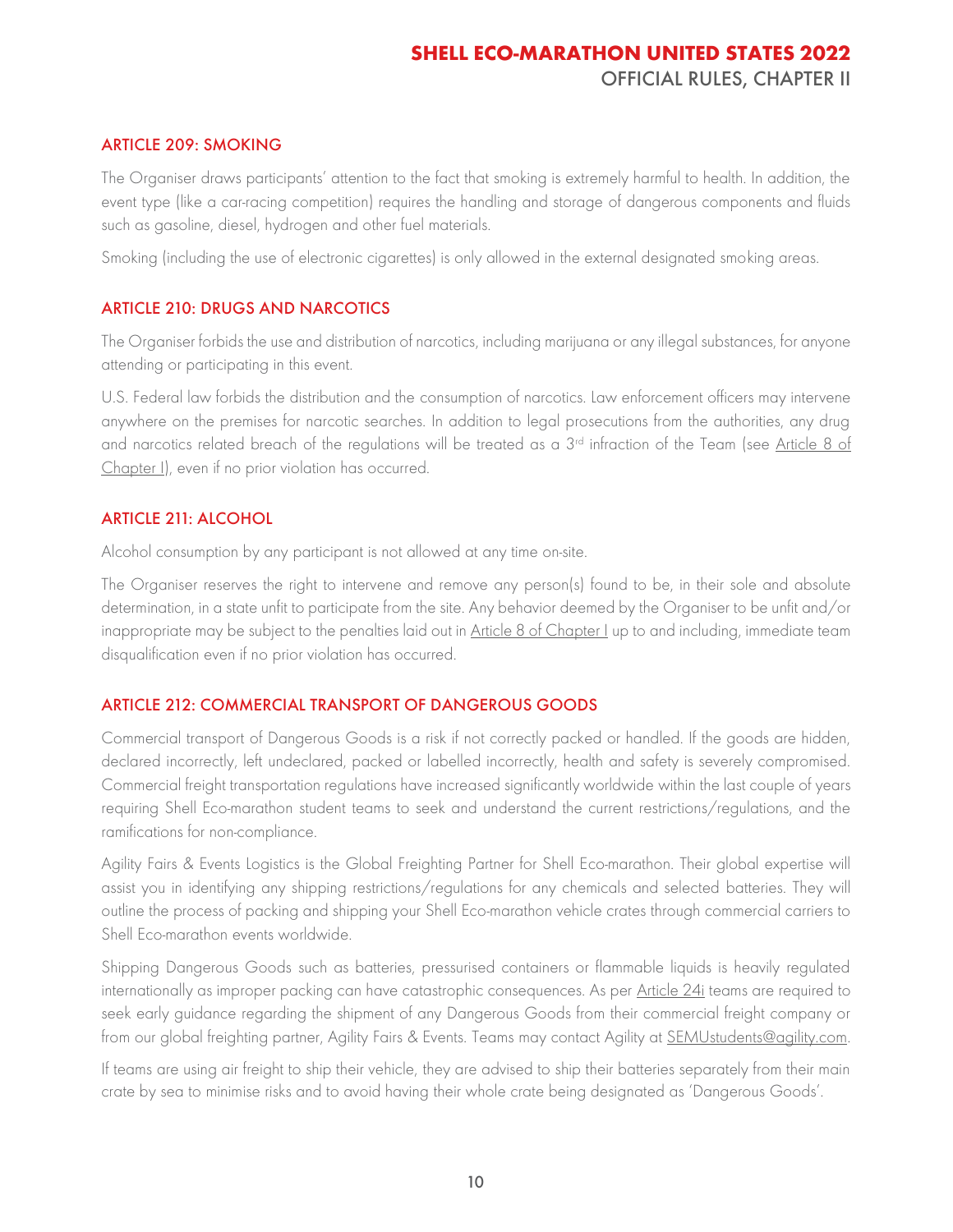We require the following documentation from all teams shipping commercially, i.e. not taking the competition vehicle to the venue in their own cars, to show that care has been taken to pack the goods safely. There are two forms of documentation we accept:

■ Dangerous Goods certificate from an official Dangerous Goods packer stating that the crate has been packed according to international safety standards.

Or

- A Shipping Form [+ Dangerous Goods Packing Declaration](https://register.makethefuture.shell/content/dam/sem-aem/sem-2022/sem-usa-2022/SEM%20USA%202022%20-%20Shipping%20Form%20and%20DG%20Packing%20Declaration%20V3.pdf) which requires a person of authority at your institution to confirm that
	- (i) They have thoroughly checked the packing of your crates and it is safe to be transported via Commercial Transportation.
	- (ii) They will undertake any financial and legal liabilities that might arise from incidents caused by failures to pack Dangerous Goods safely.

The forms of documentation we accept differ based on the type of freight you are using to transport your crate.

| <b>AIR FREIGHT</b>                                                                                                                                                                                                                         | <b>SEA FREIGHT</b>                     | <b>ROAD FREIGHT</b>                    |
|--------------------------------------------------------------------------------------------------------------------------------------------------------------------------------------------------------------------------------------------|----------------------------------------|----------------------------------------|
| Only Dangerous Goods certificate allowed if<br>there are Dangerous Goods in the crate                                                                                                                                                      | Dangerous Goods<br>certificate or      | Dangerous Goods<br>Packing Declaration |
| If you have no Dangerous Goods in your crate,<br>we will accept the Dangerous Goods Packing<br>Declaration provisionally. We will check on site<br>and if this is a false declaration, penalties up to<br>disqualification will be levied. | Dangerous Goods<br>Packing Declaration |                                        |

Teams must upload their Dangerous Goods documentation to the registration portal as part of the logistics registration phase, before the crate gets picked up by their off-shore freight forwarder. The penalty applied to Teams who bypass the requirements for commercially shipping Dangerous Goods may be considered as the third infraction according to [Article 8 of Chapter I.](https://base.makethefuture.shell/en_gb/service/api/home/shell-eco-marathon/global-rules/_jcr_content/root/content/document_listing/items/download_595134961.stream/1630485146156/38a7abe7331aaa24603d0e8b158565cc726ab78d/shell-eco-marathon-2022-official-rules-chapter-i.pdf)

More information on Dangerous Goods can be found in the [Dangerous Goods Shipping Guide.](https://register.makethefuture.shell/content/dam/sem-aem/sem-2022/sem-usa-2022/Shell%20Eco-marathon%202022%20Dangerous%20Goods%20Guide.pdf) The template for the Dangerous Goods Packing Declaration can be found in the [here.](https://register.makethefuture.shell/content/dam/sem-aem/sem-2022/sem-usa-2022/SEM%20USA%202022%20-%20Shipping%20Form%20and%20DG%20Packing%20Declaration%20V3.pdf)

#### <span id="page-11-0"></span>ARTICLE 213: MOVING PROTOTYPE AND URBAN CONCEPT VEHICLES

In all places other than on the track, all Prototype and Urban Concept vehicles must be moved without the use of the engine. They must be manually pushed or pulled by an accompanying team member wearing gloves. This also applies to the pit lane and the paddock area.

When a vehicle is pushed or pulled, the speed must not exceed a walking pace and the vehicle must never be out of the control of the team members.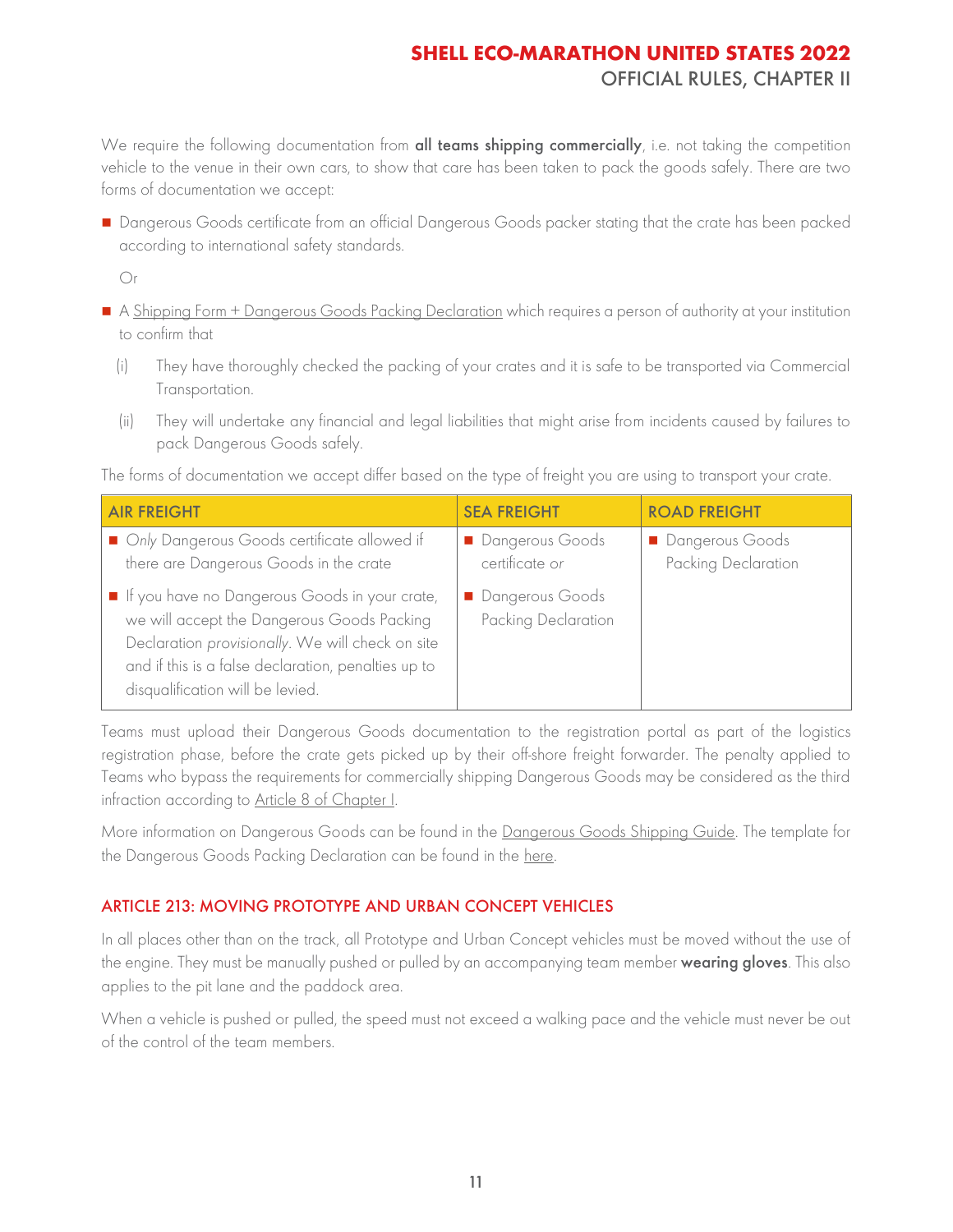#### <span id="page-12-0"></span>ARTICLE 214: TEST TRACK

By exception to [Article 213](#page-11-0) a dedicated test track is available for testing purposes when the main track is also opened for practice or competition. It is forbidden to use the test track when the main track is closed during the day and/or at night.

The number of vehicles allowed on the test track is limited; this is the under the control of the Track Marshals. The safety team can restrict this number further in case of specific circumstances.

Only vehicles having passed safety inspection and in full working order e.g. complete chassis and body together and Drivers with full protective equipment will be allowed on the test track.

The Organiser would like to point out that the test track is of a reduced length and width as compared to the main track. Therefore, Teams must ensure that they keep a low speed and have total control of their vehicles at all times when on the test track.

#### <span id="page-12-1"></span>ARTICLE 215: PEDESTRIANS

Except for the Track Marshals or any other person duly authorized by them and under their control, no pedestrian is allowed on the track. Track reconnaissance is forbidden. However, the Organiser understands the need for teams to view the track. A suitable time will be designated for this, which will be advised during the mandatory briefing.

#### <span id="page-12-2"></span>ARTICLE 216: PARTICIPANT DRONES

Unmanned aerial vehicles (UAVs), commonly known as drones, belonging to any private individual Participant, may not be used nor overfly any of the site.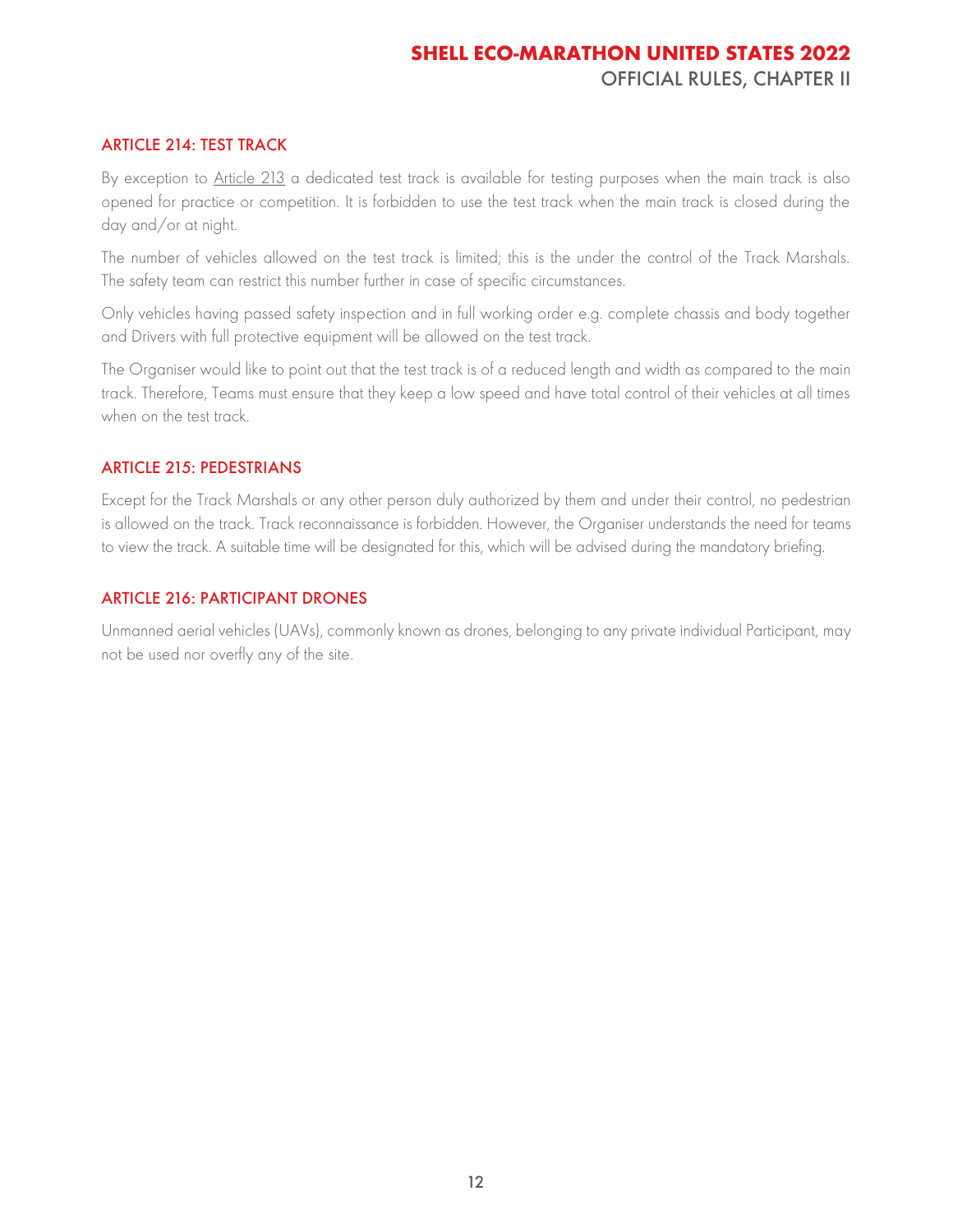# <span id="page-13-0"></span>**3. PADDOCK SAFETY**

#### <span id="page-13-1"></span>ARTICLE 217: PADDOCK ACCESS

The Paddock will be open to teams:

From 12:00 p.m. to 6:00 p.m. on Sunday, April 10, for participants with the appropriate accreditation, after checkin and HSSE induction.

From 8:00 a.m. to 6:00 p.m. from Monday, April 11 to Wednesday, April 13. All teams and equipment must be out of the Paddock spaces by Wednesday, April 13, at 6:00 p.m.

The paddock will be closed between 6:00 p.m. and 8:00 a.m. This means that the paddock area remains closed overnight, and nobody is allowed into this area during this time. Power will be turned off to the paddocks overnight.

#### <span id="page-13-2"></span>ARTICLE 218: TOOLS AND WORK EQUIPMENT

The Organiser will verify that tools and work equipment teams bring to a Shell Eco-marathon event meet National or Local Standards. All power tools must be good working order and any safety features must be in place. During the event, the Safety Team will patrol the paddock area to ensure teams are working in a safe manner. The following tools and equipment must have certification to prove that they are in a good working order as deemed by the Organiser:

- Electrical equipment: this must be properly rated for the United States and have a suitable test certificate to show that it is fit for use. During the event, the safety team will be patrolling the paddock to check for compliance.
- Teams are required to have approval from the Safety Team to use any small cutting or grinding equipment. Safety guards protecting the cutting wheel must be in place and fixed for use. Heavy duty cutting and grinding must be done by the welding team provided by the Organisers.
- No welding work is to be carried out in the paddocks. Teams are not authorized to bring their own welding equipment to the event site. Any welding equipment found will be confiscated for the duration of the event.
- All electrical equipment used must be properly fused. All cables must be in good condition for the equipment. High wattage electrical appliances must not be plugged into a multiple plug strip. If you are using a multi plug strip, each must have internal overcurrent protection. (see [Article 24j of](https://base.makethefuture.shell/en_gb/service/api/home/shell-eco-marathon/global-rules/_jcr_content/root/content/document_listing/items/download_595134961.stream/1630485146156/38a7abe7331aaa24603d0e8b158565cc726ab78d/shell-eco-marathon-2022-official-rules-chapter-i.pdf) the Chapter I Rules);
- Only approved universal adaptors are to be used for all appliances and power tools;
- All air compressors must have a suitable test certificate.

In the event the Organiser deems any equipment is unsafe, the Organiser reserves the right to not permit the equipment to be used.

#### <span id="page-13-3"></span>ARTICLE 219: COMPLETE PADDOCK AREA HOUSEKEEPING

The Organiser requires participants to exercise care in their paddock space or garage, particularly in the following aspects:

■ No drilling, cutting, welding or grinding work is to be carried out in the paddocks. Teams are not authorised to bring their own welding equipment to the Event Site or the campsite. Any welding equipment found will be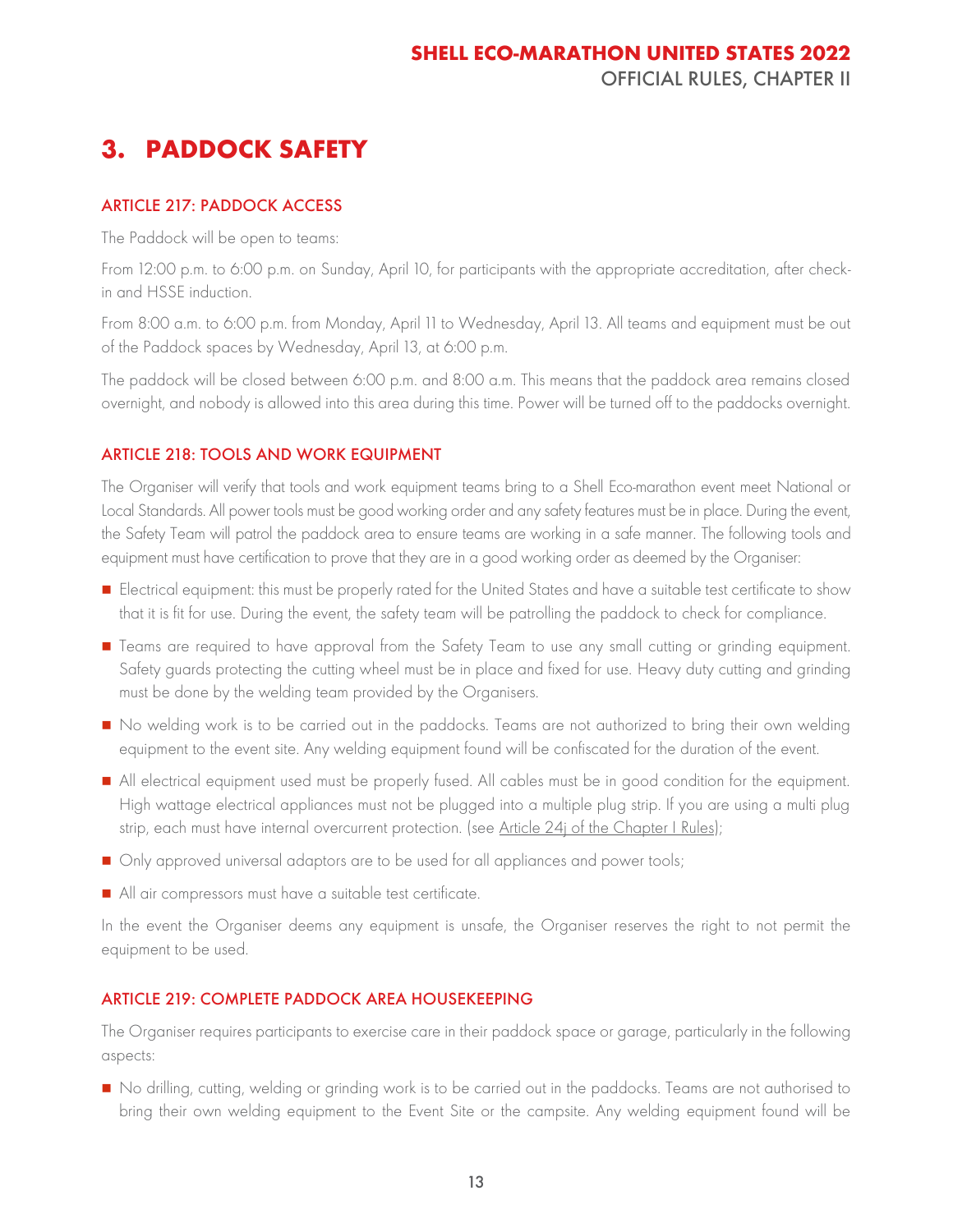confiscated for the duration of the event. Welding must be done outside by the designated professionals provided by the Organiser in the designated area:

- The welding service is only for minor modifications or repairs and not intended for teams to have their vehicle completed only upon after arrival at the event. All teams must go through Technical Inspection before accessing welding services. Vehicles requiring major modifications must have Technical Director approval;
- Vehicles with internal combustion engines are not permitted to run their engines in the paddocks. This may only be done in designated areas outside the building.
- Lift stands or appropriate raised platforms should be used for vehicle tuning and repairs;
- Use duct tape to secure any cords or cables lying on the pit floor;
- Hazardous (toxic/flammable/solvent) products should be clearly segregated, labelled and stored in appropriate conditions.
- Cooking or other preparation of food is strictly forbidden in the paddock. Consumption of food and drinks in the paddock should be avoided.

#### <span id="page-14-0"></span>ARTICLE 220: PROTECTIVE EQUIPMENT AND MATERIALS

Teams share responsibility for safety matters and are required to provide adequate safety gear ('Personal Protection Equipment') including but not limited to the following for use at the Event:

- Safety glasses for all participants (disposable types are permitted) or impact-resistant glasses or goggles when necessary;
- Hearing protection for all participants (approved ear plugs or muffs);
- Dust masks when required for work generating airborne particles;
- Gloves for general work (leather or canvas). If unsure on the usage of gloves, contact a Shell safety representative;
- Gloves for handling fuel or motor oil made of chemical resistant material (nitrile gloves are recommended);
- Closed shoes must be worn at all time in the paddock and track area (sandals and flip-flops will not be permitted).

Note any requirement for COVID-19 protective equipment will be communicated separately.

#### <span id="page-14-1"></span>ARTICLE 221: FIRE SAFETY

The Organiser stresses that teams must take managing fire risks with utmost seriousness. Any improper fuel storage or poorly mitigated fire risks deemed to contribute to an unsafe condition will lead to the removal and disposal of the offending items. At the Event, teams will be briefed on rules and guidelines for fire safety. Team managers will be required to ensure that their team strictly adheres to the rules and guidance provided.

The Organiser will provide fire extinguishers for the paddock area.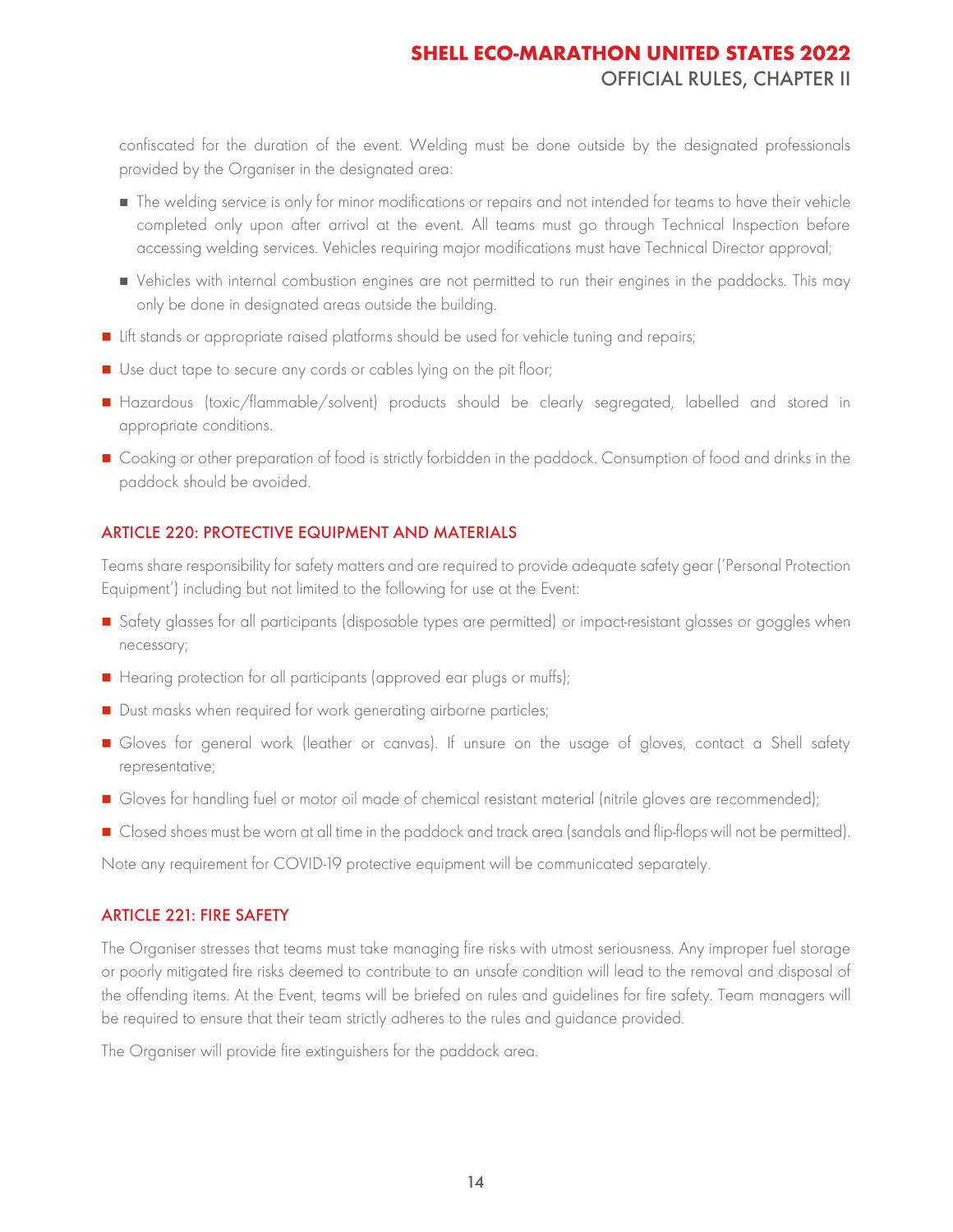#### <span id="page-15-0"></span>ARTICLE 222: ELECTRICAL SAFETY

Teams must ensure that the tools and equipment that they bring to the Event are safe for use in the US (120/240V, 60Hz) and without defects. Example of defects include but are not limited to: damaged plugs, exposed wires and malfunctioning parts. If the equipment is rated for a different voltage, please use it with an appropriate voltage adaptor.

The Safety team will be patrolling the paddocks to inspect the equipment to ensure compliance. In the event the Organisers are of the view that such tools and equipment is/are unsafe, the Organisers have the sole and absolute right to confiscate the item for return at the end of the Event.

Additionally, teams must comply with the following regulations:

- Fire blankets or lithium polymer battery bags must be used when charging lithium batteries (see [Article 24h\)](https://base.makethefuture.shell/en_gb/service/api/home/shell-eco-marathon/global-rules/_jcr_content/root/content/document_listing/items/download_595134961.stream/1630485146156/38a7abe7331aaa24603d0e8b158565cc726ab78d/shell-eco-marathon-2022-official-rules-chapter-i.pdf); and only chargers specifically made for the type of battery should be used. Programmable chargers should be set at the right setting before charging. Batteries must not be left to charge unattended.
- All electrical equipment used must be properly fused. All cables must be in good condition and appropriate for the equipment it is intended for. High wattage electrical appliances must not be plugged into a multiple plug strip. If you are using a multi plug strip, each must have internal overcurrent protection. (see [Article 24j\)](https://base.makethefuture.shell/en_gb/service/api/home/shell-eco-marathon/global-rules/_jcr_content/root/content/document_listing/items/download_595134961.stream/1630485146156/38a7abe7331aaa24603d0e8b158565cc726ab78d/shell-eco-marathon-2022-official-rules-chapter-i.pdf). Multiple plug sockets cannot be connected.

#### <span id="page-15-1"></span>ARTICLE 223: ON-SITE WELDING RULES

On-site welding and heavy duty cutting/grinding will only be performed by a professional group arranged by the Organiser. The welding service is only for minor modifications or repairs and not intended for teams to have their vehicle completed immediately after arrival to the event. All teams must go through technical inspection before accessing welding services. Vehicles requiring major modifications must have Technical Director approval.

#### <span id="page-15-2"></span>ARTICLE 224: SAFETY DATA SHEETS (SDS)

Except for approved race fuels or energy sources, upon request by the Organisers, all teams should be able to provide the SDS of any products they use in their garages, e.g. solvents, cleaning agents, chemicals, etc. These should be stored with the materials and must be available on request.

#### <span id="page-15-3"></span>ARTICLE 225: EMERGENCY EXITS

Fire and emergency exits must be kept clear at any time from any obstructing equipment or vehicles.

#### <span id="page-15-4"></span>ARTICLE 226: WASTE MANAGEMENT

Participants are responsible for the cleanliness of their garages and the immediate area surrounding their garage. The Organisers will put in place a sorted waste collection system at the Site. Participants are required to sort their waste and to place it in the appropriate containers and bins. Teams are reminded to adopt a green approach at this Event, to recycle and reuse items, and avoid wastage.

All unused and waste liquid chemicals/lubricants must be surrendered at the waste collection point at the end of the Event. It must not be disposed of by pouring down the sink or drain or discarded in the paddocks.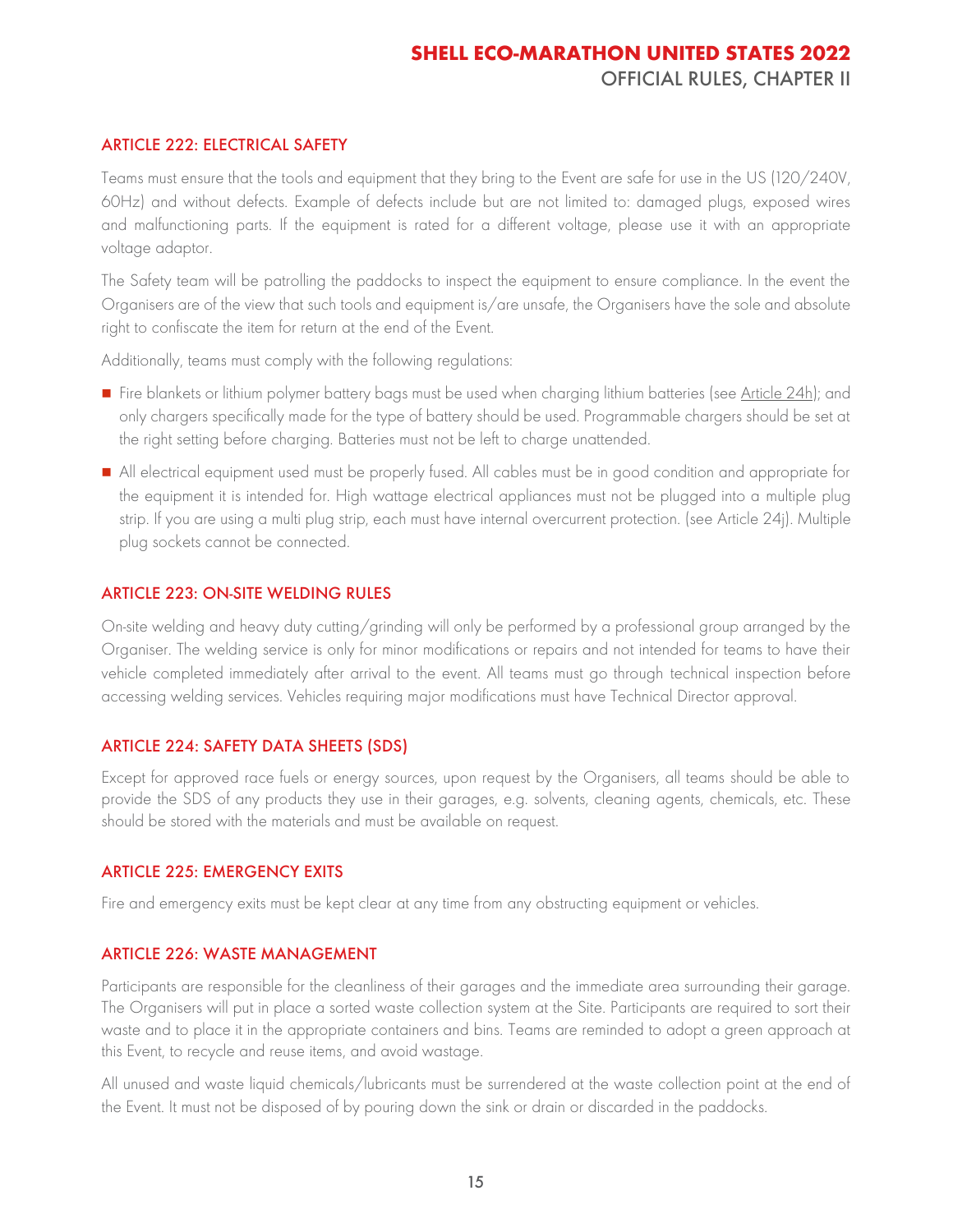# <span id="page-16-0"></span>**4. COMPETITION/PRACTICE**

#### <span id="page-16-1"></span>ARTICLE 227: DEFINITION OF COMPETITION

Prototype and Urban Concept vehicles will use the same track, at different times, during practice and competition.

Definition: For the attempt to be valid, teams must complete 4 laps in a maximum time of 40 minutes for a total distance of 10 miles (16 km). The time requirement for Prototype and Urban Concept vehicles is the same.

Urban Concept: The driver must stop once per lap. The stopping point will be specified by a panel or a specific road-marking under the control of a Track Marshal. It must be a full stop of the wheels and must take place at the specified point unless other vehicles have already stopped and no space is available on the track to do so. In case of disrespect of the designated place for this stop, or a 'rolling stop,' the concerned attempt will be invalid.

Attempt: Each team will be limited to a maximum of five attempts. The best result will be retained for the final classification.

An attempt is counted when the vehicle crosses the start line. Even if the vehicle stops near the start line, a new start will not be granted for the attempt in question.

Results: All results are considered temporary until the official results are published on the Shell Eco-marathon website after the Event.

In the event of any disputes, all decisions made by the Race Director are binding and final.

Winners: The winner of the competition will be the team with the highest energy efficiency result in their vehicle class and energy category, within the valid attempts as defined above. The winners will be announced on the last day of the Event, during the Awards Ceremony.

Prizes are awarded separately for both Prototype and Urban Concept, and for the three energy categories available: Internal Combustion Engine, Battery Electric and Hydrogen Fuel Cell. Refer to the table in [Article 241](#page-21-2) for the amounts awarded.

#### <span id="page-16-2"></span>ARTICLE 228: START AND FINISH OF COMPETITION

Only vehicles which have passed technical and safety inspection will be allowed in the queue to access the filling point and starting line.

The vehicle may be accompanied by a maximum of three participants, including the driver, who have the appropriate ID badges, wristbands and armbands. Once the vehicle has left the starting line, all non-driving participants must leave the starting area.

The starting area is dedicated for the driver to take his/her place in the vehicle in safe conditions, and to close the vehicle body. It is forbidden to work on the vehicle in this area. In case of difficulties in starting the vehicle, a maximum of two minutes will be granted to try again, after which time the team must return the vehicle to the paddock for repairs. Teams must re-join at the end of the queue when they would like to attempt again. No equipment will be tolerated in the starting area, e.g. heater system, trolley, toolbox, etc.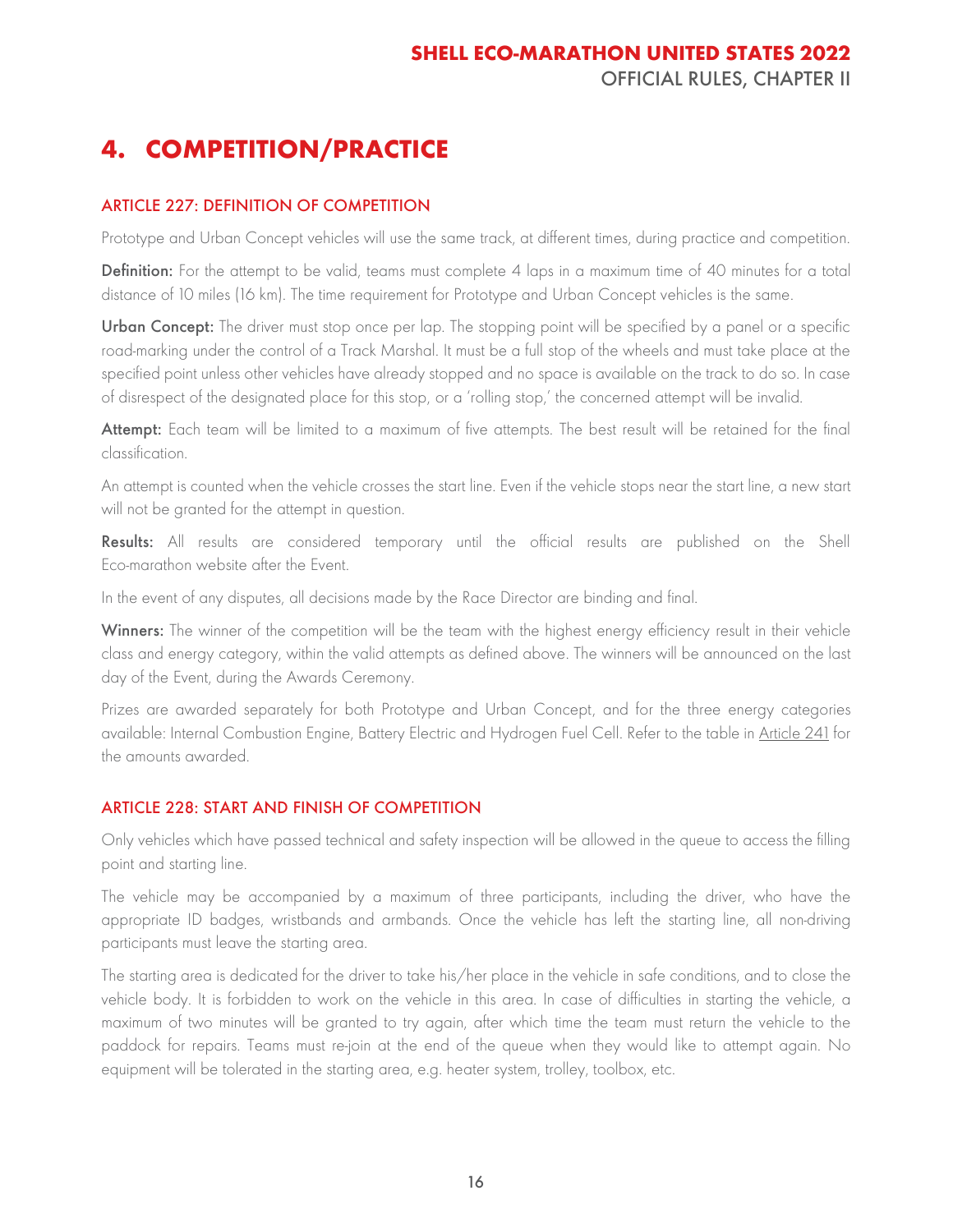Drivers must wait for a signal from the flag bearer (green flag) before starting and must carefully enter the track at the merging point on the track/pit lane. It is forbidden to cross the solid demarcation line separating the track and the starting lane.

At the start line: Vehicles will start one by one. Vehicles must be at a full stop and are not allowed any outside assistance during starting. Any pushing of the vehicle is prohibited.

At the finish line: Competitors are not allowed to work on their vehicles prior to inspection of the vehicle by the Inspectors. Inspectors/marshals are the only people authorised to fill or top up the tank.

#### <span id="page-17-0"></span>ARTICLE 229 · REID TAG ATTRIBUTION

Up to three RFID wristbands will be attributed to each team: one for the team manager, and one for each driver.

This tag is your reference for:

- Briefing presence control.
- Technical inspection access, process, and final status.
- Competition access, race queue entrance, and start and finish measurement.

#### <span id="page-17-1"></span>ARTICLE 230: TIMEKEEPING

All vehicles will be equipped with an extra-flat electromagnetic transponder that will be fitted after technical inspection using adhesive tape or similar, inside or outside the vehicle according to the vehicle's characteristics.

Should there be any malfunction of the transponder midway through an attempt, the attempt will be voided and a new attempt will be awarded, given that this is duly verified by the Organisers as per Article 6 and Article 7 of the [Chapter I Rules.](https://base.makethefuture.shell/en_gb/service/api/home/shell-eco-marathon/global-rules/_jcr_content/root/content/document_listing/items/download_595134961.stream/1630485146156/38a7abe7331aaa24603d0e8b158565cc726ab78d/shell-eco-marathon-2022-official-rules-chapter-i.pdf)

The transponder must be returned to the technical team as part of Participant check-out at the end of the Event.

#### <span id="page-17-2"></span>ARTICLE 231: TRACK ACCESS CONDITIONS

Track access is authorised for qualified Prototype and Urban Concept vehicles, only during official opening hours according to the competition schedule. For other conditions, please refer to Article 13 in the [Chapter I Rules.](https://base.makethefuture.shell/en_gb/service/api/home/shell-eco-marathon/global-rules/_jcr_content/root/content/document_listing/items/download_595134961.stream/1630485146156/38a7abe7331aaa24603d0e8b158565cc726ab78d/shell-eco-marathon-2022-official-rules-chapter-i.pdf)

#### <span id="page-17-3"></span>ARTICLE 232: DRIVING UNDER THE INFLUENCE OF NARCOTICS

Any narcotic-related breach of the regulations by Drivers will be treated at least as a 2nd infraction of the Team; even if no prior violation has occurred. In addition, the affected Driver will immediately be banned from accessing the Track. The Reserve Driver may substitute the Main Driver if she/he is eligible to drive.

Any second narcotic-related infraction will lead to the immediate disqualification of the entire Team.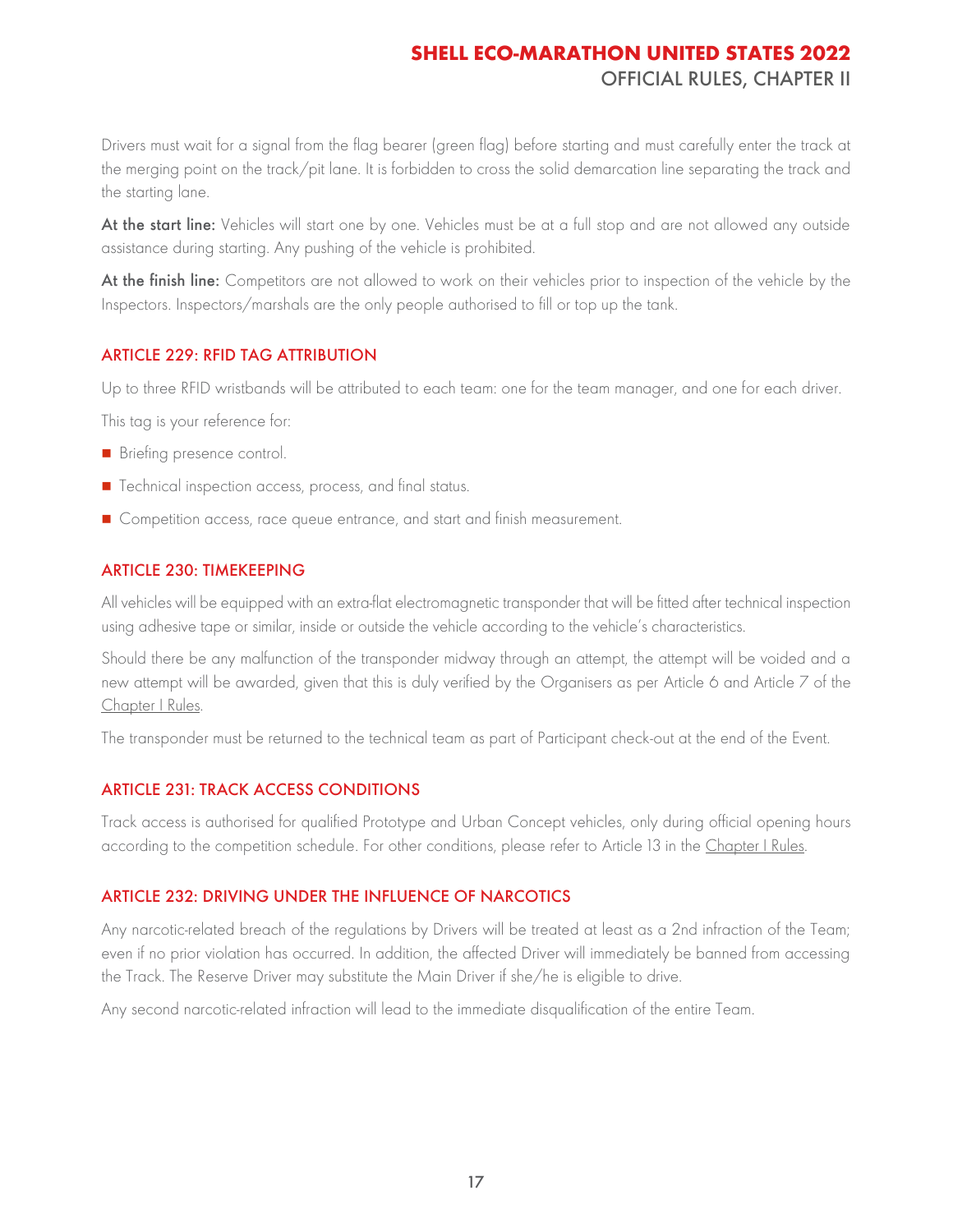#### <span id="page-18-0"></span>ARTICLE 233: RACE DIRECTOR AND MARSHALS

The Race Director will be assisted by his team of track marshals, who will ensure that all Shell Eco-marathon rules are complied with on the track. The decision of the Race Director to disqualify or dismiss a team from the competition for non-compliance to competition rules shall be final and binding.

#### <span id="page-18-1"></span>ARTICLE 234: BREAKDOWNS AND OTHER INCIDENTS

If, due to an incident, the race is stopped and the red flag used, all vehicles on the track at that time will receive a replacement attempt.

For other details, please refer to Article 18 in the [Chapter I Rules.](https://base.makethefuture.shell/en_gb/service/api/home/shell-eco-marathon/global-rules/_jcr_content/root/content/document_listing/items/download_595134961.stream/1630485146156/38a7abe7331aaa24603d0e8b158565cc726ab78d/shell-eco-marathon-2022-official-rules-chapter-i.pdf)

#### <span id="page-18-2"></span>ARTICLE 235: MANDATORY BRIEFING

The morning briefing is mandatory for the team manager and the drivers (main driver and reserve driver.) You must scan your RFID tag for presence control. If the team manager is not present at this briefing the vehicle will not be authorized on track for the entire day. Only the drivers attending the briefing will be authorized on track for the entire day.

#### <span id="page-18-3"></span>ARTICLE 236: ENERGY CONSUMPTION CHECKS

A maximum of three participants per team including the driver may be present at the start and finish lines with their vehicle during the energy consumption check performed by the technical team at the end of a valid attempt.

#### <span id="page-18-4"></span>ARTICLE 237: PANEL INFORMATION

The Organiser recognises the need for teams to communicate with drivers using panel boards along the track. A dedicated panelling area is designated for this. Only two participants wearing a dedicated safety vest or armband supplied by the Organiser shall be allowed in said paneling area at any time. Paneling outside this area is forbidden.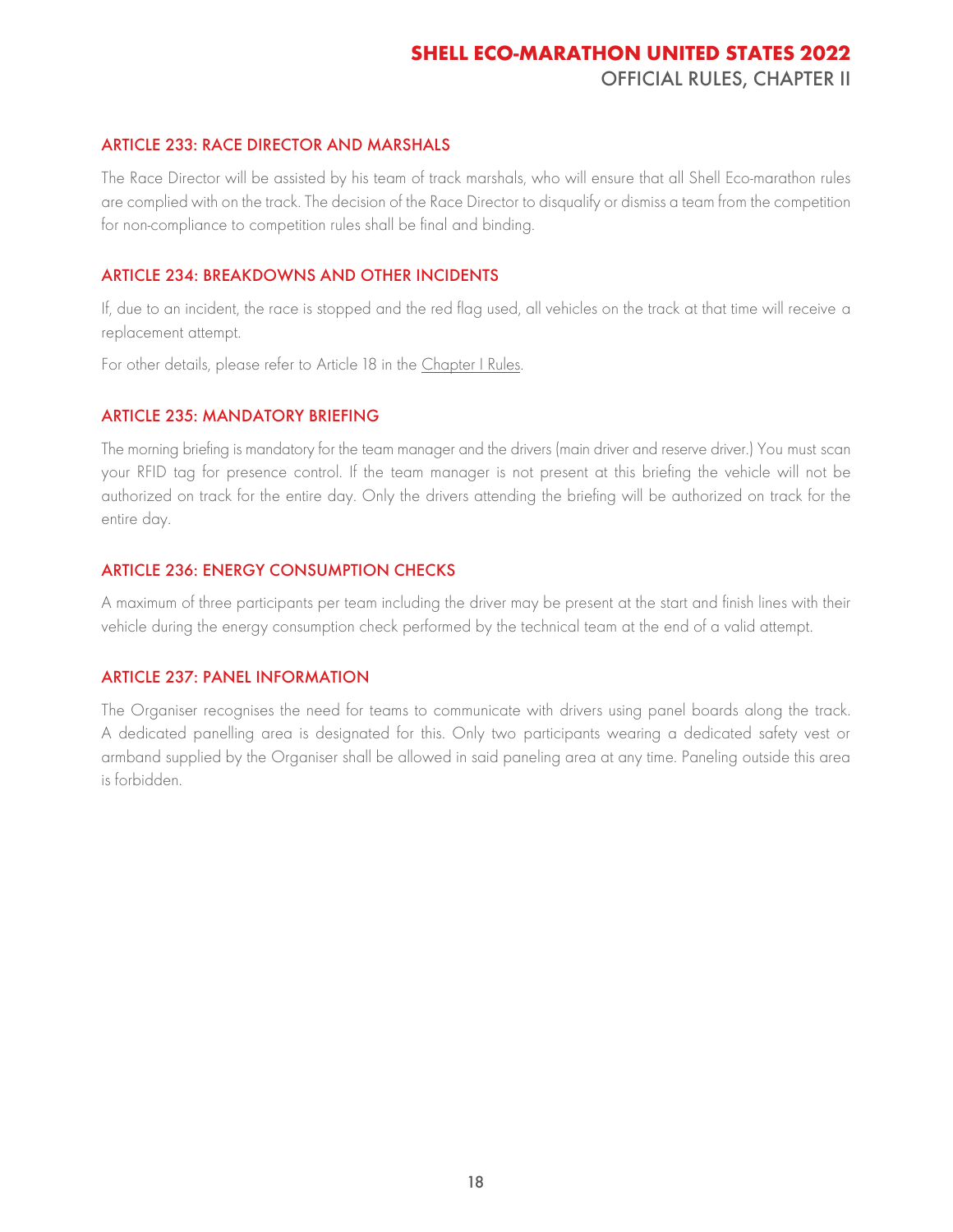# <span id="page-19-0"></span>**5. REGIONAL CHAMPIONSHIP**

#### <span id="page-19-1"></span>ARTICLE 238: DEFINITION OF REGIONAL CHAMPIONSHIP

Definition: The Shell Eco-marathon Regional Championship 2022 is for Urban Concept teams only. Should the competition take place, it will require teams to complete a set number of laps, to be confirmed at the mandatory drivers' briefing. The competition will only be carried out if a minimum of eight eligible teams are competing.

#### <span id="page-19-2"></span>ARTICLE 239: WORLD CHAMPIONSHIP SERIES RULES CHAPTER III

Teams interested in competing in the Shell Eco-marathon Regional Championship must refer to the Shell Ecomarathon 2022 World Championship Rules, Chapter III. Should the competition take place, it will be announced to the eligible teams in due course. The Organisers reserve the right to modify, postpone or cancel the competition for any reason including for reasons of force majeure, such as health and safety concerns.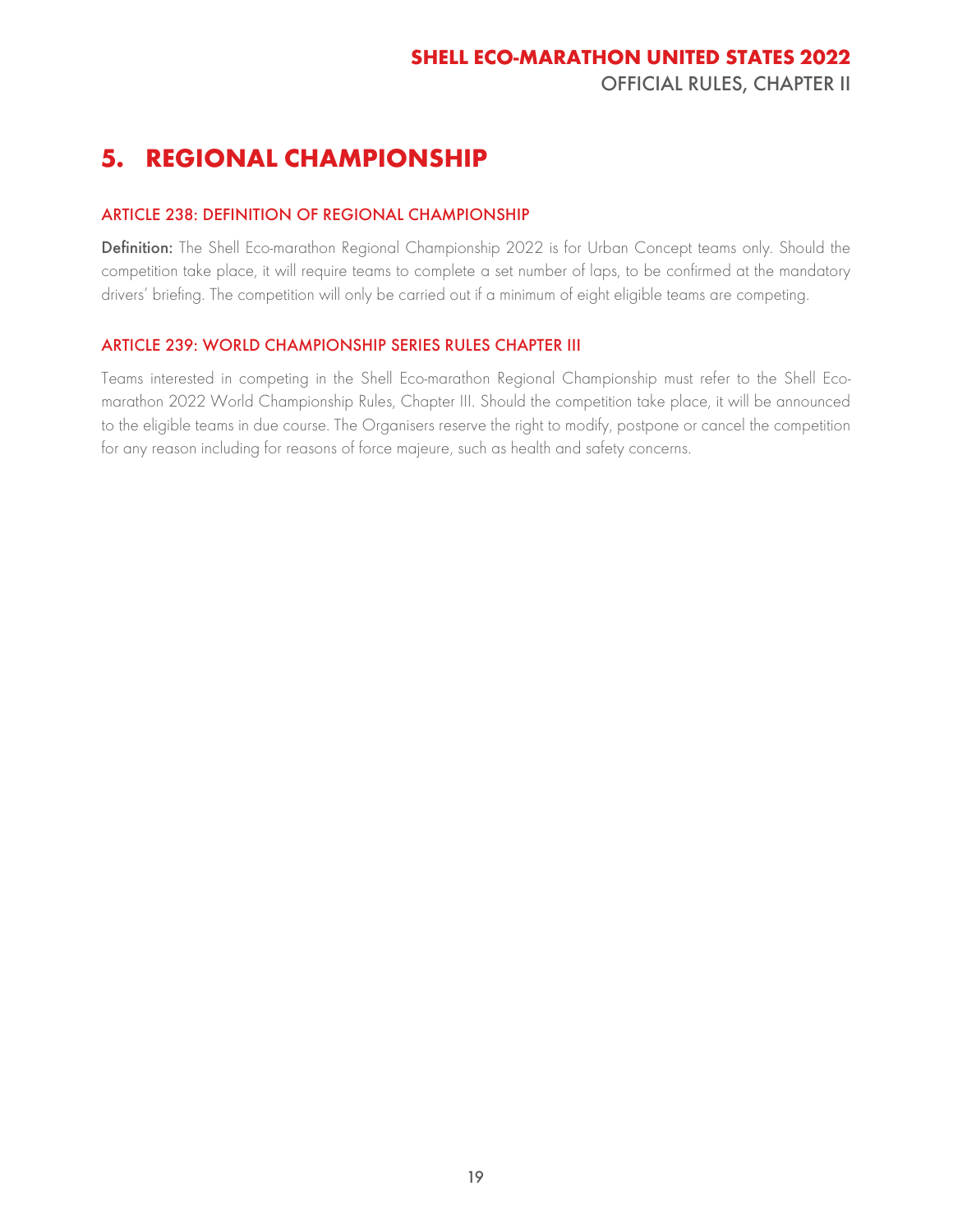# <span id="page-20-0"></span>**6. PROVISIONAL COMPETITION SCHEDULE**

Note: In compliance with the competition rules, the Organisers reserve the right to make any changes that may prove necessary. Exact timings will be available in due course. The schedule for the day will be confirmed every morning during the mandatory technical and safety briefing and will be posted on screens throughout the paddock area. Should there be further charges, the most current schedule will be the one posted on the screens.

#### SUNDAY, APRIL 10, 2022

- Campsite open
- Participant Check-in open (afternoon)
- Team Paddocks open

#### MONDAY, APRIL 11, 2022

- Campsite open
- Participant Check-in open (morning)
- Team Paddocks open
- Technical Inspection open
- Mandatory technical and safety briefing (Team Managers and Drivers only)
- Track open for practice by category

#### TUESDAY, APRIL 12, 2022

- Campsite open
- Team Paddocks open
- Technical Inspection open (morning only)
- Mandatory technical and safety briefing (Team Managers and Drivers only)
- Track open for practice by category
- Track open for competition by category

#### WEDNESDAY, APRIL 13, 2022

- Campsite open
- Team Paddocks open
- Mandatory technical and safety briefing (Team Managers and Drivers only)
- Track open for competition
- Regional Championship\*
- Participant check-out open
- Awards Ceremony
- \*To be confirmed at the event.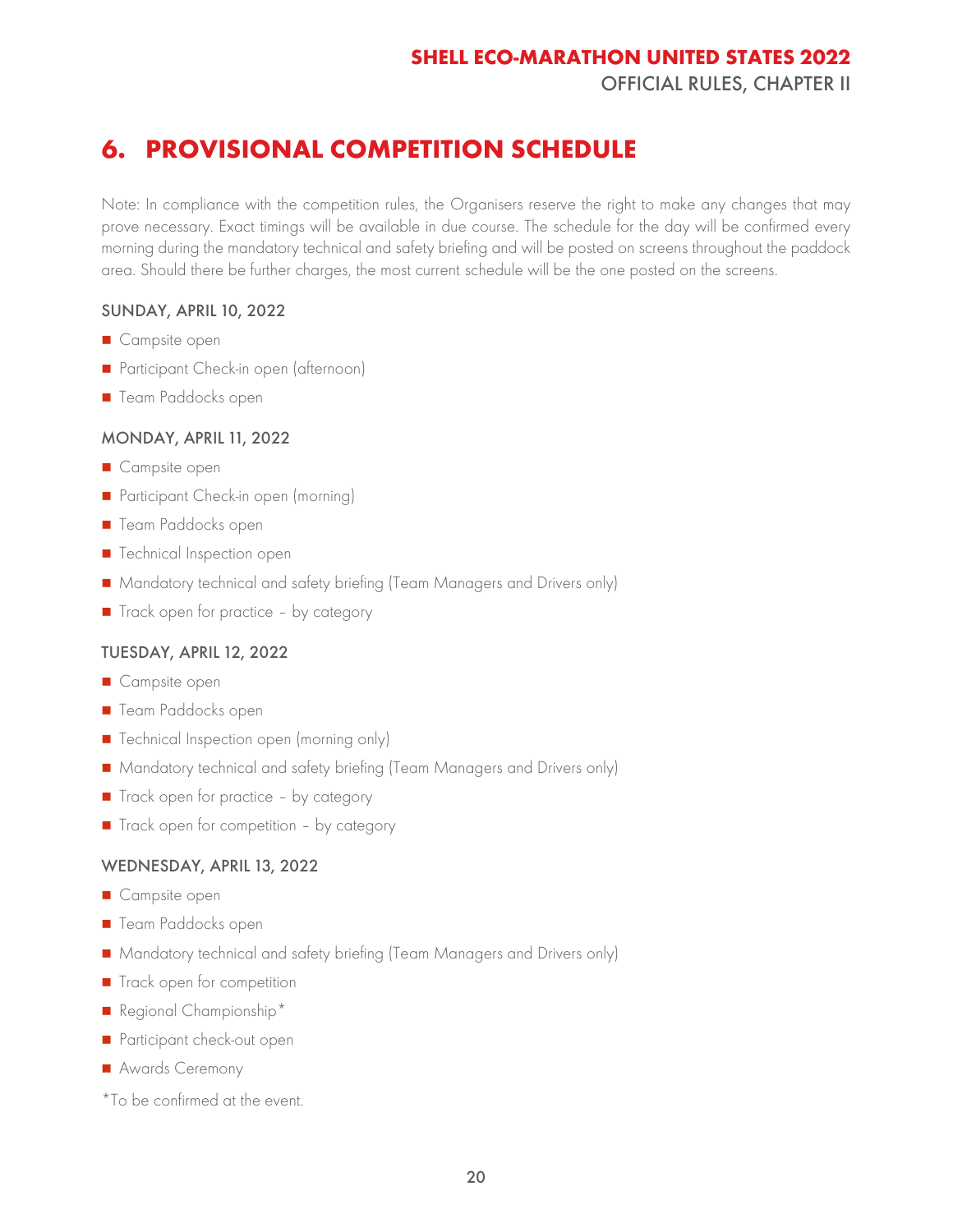# <span id="page-21-0"></span>**7. TROPHIES, PRIZES AND AWARDS**

#### <span id="page-21-1"></span>ARTICLE 240: TRAVEL SAFETY STIPEND

A stipend of \$500 will be given to the team with the best travel safety plan. A travel safety plan describes how you will ensure that your travel to and from the event is as safe as possible. The report must not exceed 8 pages, using a minimum font size of 10 points.

Teams will be expected to answer the following questions in your application:

- Before you travel, what considerations do you need to make for the trip?
- What modes of travel are available to you? What are the risks associated with your choice of transport? How do you plan to mitigate these risks?
- What is your mental checklist regarding health and safety as you travel?

If you're driving:

- Human error is a significant factor in most accidents. How can you reduce the risk of a costly driving mistake by ensuring you are physically and mentally prepared?
- How do you ensure that you drive a fit-for-purpose, properly equipped, well-maintained vehicle?

Previous stipend winners cannot re-apply using the same plan. Submission must be clearly different from previous winning applications. Applications must include only the Team identification number (ID) and the Team name on the cover. Do not include any personal information within the applications, for example, please do not include personal names or contact details.

Applications for the Travel Safety Stipend must be made in the English language and the required documents must be uploaded to the **Shell Eco-marathon registration website** as part of the logistics phase of registration.

The stipend winner will be announced at the Awards Ceremony at the event. This stipend will be added to the Team's prize money (if applicable) as per [Article 241.](#page-21-2)

#### <span id="page-21-2"></span>ARTICLE 241: ON-TRACK AWARDS

|                                           | <b>ON-TRACK PRIZE</b> |
|-------------------------------------------|-----------------------|
| Internal Combustion Winner                | \$1,500               |
| Internal Combustion 2 <sup>nd</sup> place | \$1,000               |
| Internal Combustion 3 <sup>rd</sup> place | \$500                 |
| <b>Battery Electric Winner</b>            | \$1,500               |
| Battery Electric 2 <sup>nd</sup> place    | \$1,000               |
| Battery Electric 3 <sup>rd</sup> place    | \$ 500                |

All on-track prizes are awarded separately for both Prototype and Urban Concept.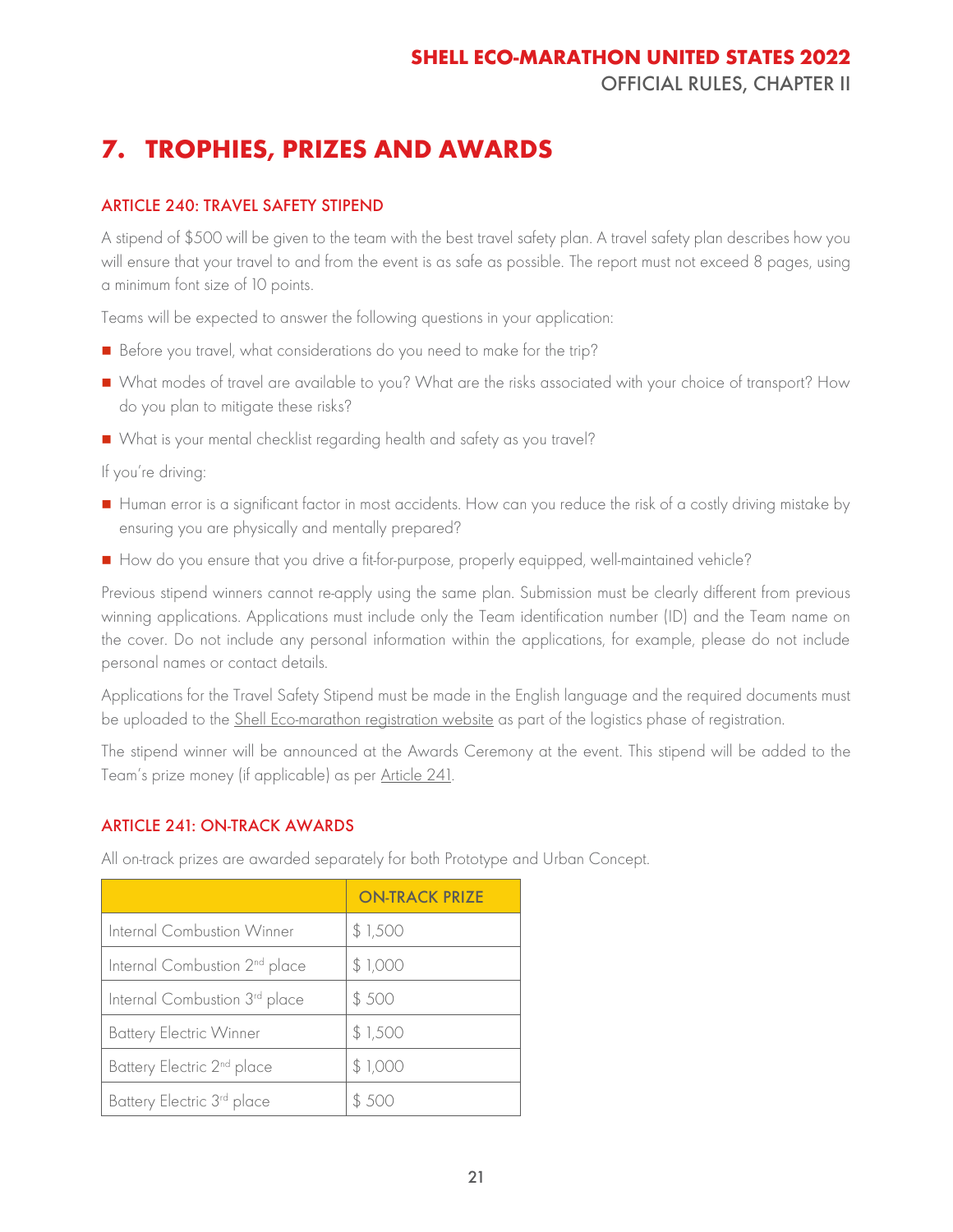### **SHELL ECO-MARATHON UNITED STATES 2022**

OFFICIAL RULES, CHAPTER II

|                                          | <b>ON-TRACK PRIZE</b> |
|------------------------------------------|-----------------------|
| Hydrogen Fuel Cell Winner                | \$1,500               |
| Hydrogen Fuel Cell 2 <sup>nd</sup> place | \$1,000               |
| Hydrogen Fuel Cell 3 <sup>rd</sup> place | \$500                 |

#### <span id="page-22-0"></span>ARTICLE 242: OFF-TRACK AWARDS AT THE EVENT

The following three categories of the Off-Track Awards, described in Articles 100, 101 and 102 of the Chapter I [Rules,](https://base.makethefuture.shell/en_gb/service/api/home/shell-eco-marathon/global-rules/_jcr_content/root/content/document_listing/items/download_595134961.stream/1630485146156/38a7abe7331aaa24603d0e8b158565cc726ab78d/shell-eco-marathon-2022-official-rules-chapter-i.pdf) are available at on-track events only. Submissions for these awards must be made via the registration portal.

|                                              | <b>OFF-TRACK PRIZE</b> |
|----------------------------------------------|------------------------|
| Vehicle Design Award                         | \$1,000                |
| Technical Innovation Award supported by SwRI | \$1,000                |
| Safety Award supported by DuPont             | \$1,000                |

Teams applying for these awards may be visited by the judges during the event and are required to make a Team Member available to them at their request. The judges, comprised of subject-matter experts from Shell and technical partners, may ask further questions, wish to see evidence, or discuss the Team's submission in more detail.

#### <span id="page-22-1"></span>ARTICLE 243: CERTIFICATES

Individual result certificates will be issued to the registered participants on the condition that the vehicle passed technical inspection or achieved a valid result. These certificates will be available for download from the registration portal shortly after the competition for up to three years.

#### <span id="page-22-2"></span>ARTICLE 244: TRANSFER OF PRIZES

No substitution or transfer of prizes is allowed. The Organiser reserves the right to award alternate prizes in the event a prize is unavailable. The Organiser also reserve the right to not award any prize.